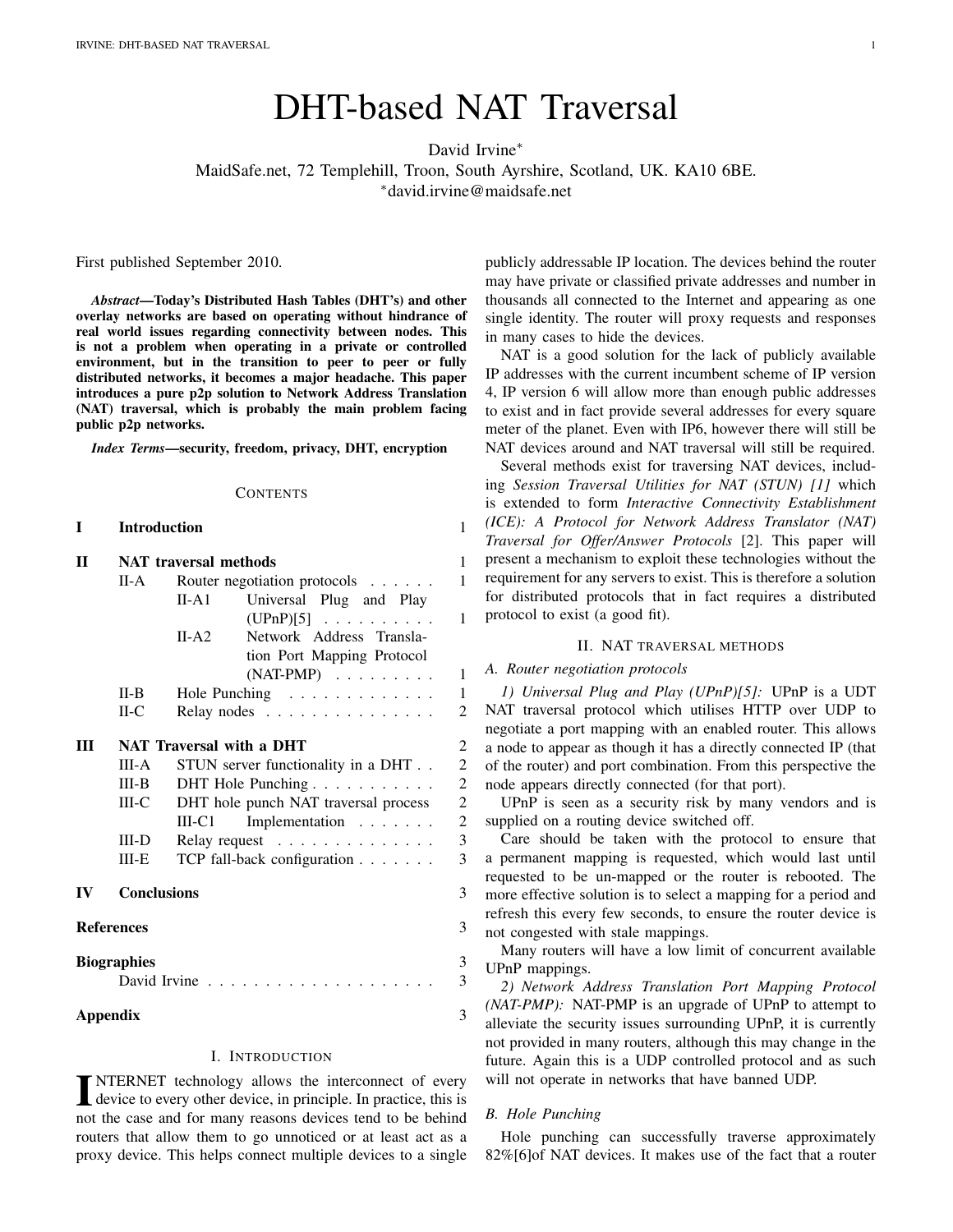Algorithm 1 Let A and B be the two hosts, each in its own private network; N1 and N2 are the two NAT devices; S is a public server with a well-known globally reachable IP address. A and B each send a UDP packet to S; the NAT devices N1 and N2 create UDP translation states and assign temporary external port numbers S relays these port numbers back to A and B A and B contact each others' NAT devices directly on the translated ports; the NAT devices use the previously created translation states and send the packets to A and B

will leave a UDP port mapped after sending data out. This is done whether the UDP packet is successfully delivered or not. This is a necessity for a connectionless protocol as the router cannot tell whether the transmission will be successful or whether there is to be a reply (which all well defined protocols using UDP should ensure there is).

The basis of the process is described in Algorithm 1, it is relatively simple and uses this conversation method to operate. It should be noted for BSD type socket API's it is important to ensure the SO\_REUSE\_ADDR is set, allowing address reuse (very important). Using a UDP overlay type protocol sch as UDT [\[7\]](#page-2-10) would introduce some new difficulties here and the connection set-up time-out should be set very small, as the first connection attempt will most likely fail, reducing timeouts makes for more efficient code.

### <span id="page-1-0"></span>*C. Relay nodes*

TURN is a system where a node will relay informations from a another node behind an unfriendly NAT device. In this case fairness is a major concern as the relay node will have to provide more bandwidth to the fire-walled node. This cannot be handed off to alleviate the burden which is unfortunate. Further research may prove to be very interesting in these cases though.

### III. NAT TRAVERSAL WITH A DHT

<span id="page-1-1"></span>Use of a DHT makes no difference to any router negotiation protocol as described above, but can significantly improve the performance and security of UDP hole punching techniques.

#### <span id="page-1-2"></span>*A. STUN server functionality in a DHT*

A STUN server, generally has 2 network interface cards on different IP addresses (and preferably routes). This allows multiple routes to a node to be confirmed in a manner similar to algorithm 1. In a DHT, there should be no servers and in maidsafe dht all machines should be able to be unknown in configuration terms, i.e. we cannot presume we will have dual homed machines on the network. This initially would appear to be a problem, whereas in fact it is an advantage. In place of a dual homed server, a DHT has something more powerful, a full network of nodes on different networks that can all message each other and in many ways act like a huge server. Therefore, to emulate a simple dual homes machine that exists on two networks is perhaps one of the simplest tasks we can ask a DHT to perform. A DHT performs these tasks efficiently and without exposing any server location for an attack to be carried out.

To achieve the STUN type functionality, we simply carry out the process as defined in section [III-C,](#page-1-4) where we use a node on the network to perform NAT detection and traversal techniques. This negates the requirement for a server, but, how do other clients know which sever to speak to in case of a port restricted situation, where the server requires a message to be sent and relayed to the node we intended. Without this any port restricted node would be unreachable. This is where we use a DHT component that provides us with such capability and this is the routing table or list of contacts.

In the contact tuple for each contact, where an intermediate node is required (AKA STUN server) a node's address is stored along with the end nodes address. So every node that requires an intermediate, establishes the details of the intermediary and publishes this to the network as part of its contact details. This is extremely effective and simple to implement.

### <span id="page-1-3"></span>*B. DHT Hole Punching*

The process is very similar to non DHT hole punching, except that for a network to be a pure distributed network there should be no servers, therefore the STUN type server employed in a normal configuration cannot be used.

#### <span id="page-1-4"></span>*C. DHT hole punch NAT traversal process*

Booststrap node =  $[B]$ ; Our node =  $[U]$ , Other node who is not sharing the same IP as  $[U] = [O]$ 

- 1) On initial bootstrap, receive IP and port [B] detects.
- 2) If  $IP = a$  local IP then directly connected [stop]
- 3) Send Detection packet to [B] which in turn sends a packet to [O].
- 4) Both [B] and [O] send message to [U] and await reply.
- 5) If [O] receives a reply, it messages [B] with success. [B] reports back to [U] that we are behind a full cone NAT. [stop]
- 6) If [O] cannot get a reply, it asks [B] to message [U] with an attempt to connect to [O] (which may fail), at the same time [O] tries to connect to [U]. If successful [O] reports back to [B] with success, and is then behind a port restricted NAT [stop].
- 7) If 6. fails [U] is behind another type of NAT, probably symmetric, although these is some success at predicting port increment or decrement symmetric NAT devices, it is not efficient enough so [stop] with fail at this point.

On all attempts failing the node should report NAT traversal fail to the application. This is not the final attempt as will be described in [III-E.](#page-2-2)

This situation, however, should mean that a server node or an autonomous network node should fail as the remaining options would be bandwidth restrictive at this time to complete.

<span id="page-1-5"></span>*1) Implementation:* The above solution is purely hole punching, items 1 & 2 should always be tested first, on fail, then it is suggested three threads be created and on one thread run the rest of this list to complete the hole punch attempt.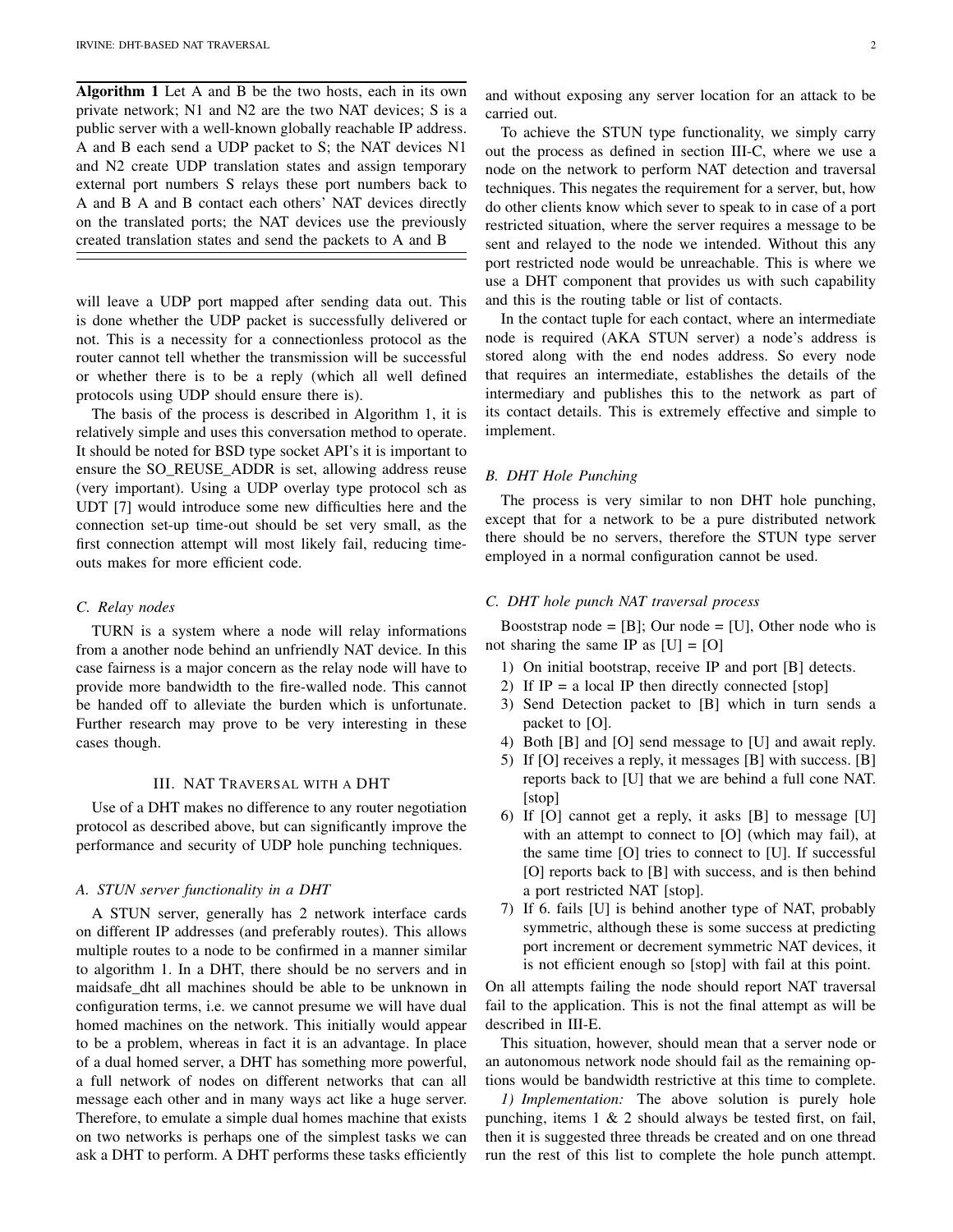On threads 2 and 3 the router negotiations protocols should be attempted (one on each thread).

If 5 above passes then all thread should be stopped and the node will start another thread to send keep alive messages to [B], otherwise UPnP or NAT-PMP will hopefully pass, it is advisable to accept a NAT-PMP as first choice in this case.

### <span id="page-2-1"></span>*D. Relay request*

In situations where all attempts to traverse a NAT fail then the option of relay can be attempted.

directly connected nodes should create a TCP listening socket on ports 80 and 443. This information should also be published in the contact tuple for that node. The UDP port for listening is not important and any port should suffice.

A relay request from any node is either honoured or not, depending on the configuration chosen.

### <span id="page-2-2"></span>*E. TCP fall-back configuration*

There will be networks where UDP is banned completely and all transports depending on this would be made useless. TCP has to be used in this case, but as stated TCP, is very difficult to use to traverse NAT devices, there have been some attempts with TCP hole-punching but to no great avail, as the time-outs or time the hole is left open is significantly smaller, giving nodes little chance to sync into a conversation in time.

In cases where UDP cannot work in a network we need to rely on a relay type configuration for TCP.

### IV. CONCLUSIONS

<span id="page-2-3"></span>NAT traversal is a huge issue for any peer to peer or distributed solution to networking in IT. It has become increasingly problematic with router manufacturers not rigidly implementing standards in a manner that is either consistent or helpful (in many cases).

#### <span id="page-2-4"></span>**REFERENCES**

- <span id="page-2-7"></span>[1] J. Rosenberg, R. Mahy (Cisco) Session Traversal Utilities for NAT (STUN), RFC 5389
- <span id="page-2-8"></span>[2] J. Rosenberg (Cisco), Interactive Connectivity Establishment (ICE): A Protocol for Network Address Translator (NAT) Traversal for Offer/Answer Protocols, draft-ietf-mmusic-ice-19
- [3] J. Rosenberg, C. Huitema, and R. Mahy. Traversal using relay NAT (TURN), October 2003. Internet-Draft (Work in Progress).
- [4] David Irvine, maidsafe: A new networking paradigm, david.irvine@maidsafe.net
- <span id="page-2-0"></span>[5] UPnP Forum. Internet gateway device (IGD) standardized device control protocol, November 2001. http://www.upnp.org/.
- <span id="page-2-9"></span>[6] http://midcom-p2p.sourceforge.net/
- <span id="page-2-10"></span><span id="page-2-5"></span>[7] http://udt.sourceforge.net/

David Irvine is a Scottish Engineer and innovator who has spent the last 12 years researching ways to make computers function in a more efficient manner.

He is an Inventor listed on more than 20 patent submissions and was Designer of one of the World's largest private networks (Saudi Aramco, over \$300M). He is an experienced Project Manager and has been involved in start up businesses since 1995 and has provided business consultancy to corporates and SMEs in many sectors.

He has presented technology at Google (Seattle), British Computer Society (Christmas Lecture) and many others.

He has spent many years as a lifeboat Helmsman and is a keen sailor when time permits.

### <span id="page-2-6"></span>APPENDIX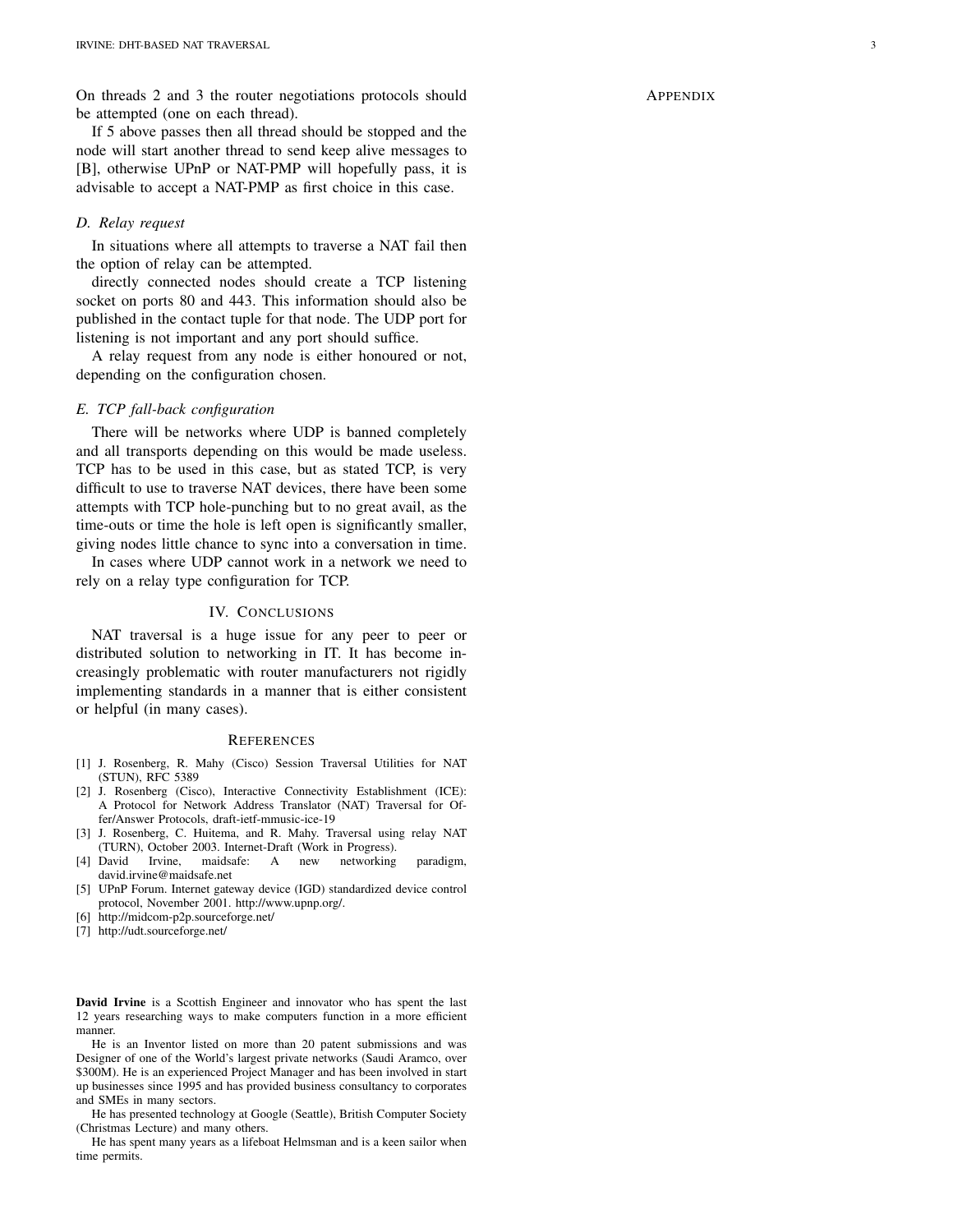# **Peer-to-Peer Communication Across Network Address Translators**

### **Bryan Ford**

*Massachusetts Institute of Technology* baford (at) mit.edu

> **Pyda Srisuresh** *Caymas Systems, Inc.* srisuresh (at) yahoo.com

### **Dan Kegel**

dank (at) kegel.com

*J'fais des trous, des petits trous toujours des petits trous* - S. Gainsbourg

### **Abstract:**

Network Address Translation (NAT) causes well-known difficulties for peer-to-peer (P2P) communication, since the peers involved may not be reachable at any globally valid IP address. Several NAT traversal techniques are known, but their documentation is slim, and data about their robustness or relative merits is slimmer. This paper documents and analyzes one of the simplest but most robust and practical NAT traversal techniques, commonly known as "hole punching." Hole punching is moderately well-understood for UDP communication, but we show how it can be reliably used to set up peer-to-peer TCP streams as well. After gathering data on the reliability of this technique on a wide variety of deployed NATs, we find that about 82% of the NATs tested support hole punching for UDP, and about 64% support hole punching for TCP streams. As NAT vendors become increasingly conscious of the needs of important P2P applications such as Voice over IP and online gaming protocols, support for hole punching is likely to increase in the future.

# **1 Introduction**

The combined pressures of tremendous growth and massive security challenges have forced the Internet to evolve in ways that make life difficult for many applications. The Internet's original uniform address architecture, in which every node has a globally unique IP address and can communicate directly with every other node, has been replaced with a new *de facto* Internet address architecture, consisting of a global address realm and many private address realms interconnected by Network Address Translators (NAT). In this new address architecture, illustrated in Figure  $1$ , only nodes in the "main," global address realm can be easily contacted from anywhere in the network, because only they have unique, globally routable IP addresses. Nodes on private networks can connect to other nodes on the same private network, and they can usually open TCP or UDP connections to "well-known" nodes in the global address realm. NATs on the path allocate temporary public endpoints for outgoing connections, and translate the addresses and port numbers in packets comprising those sessions, while generally blocking all incoming traffic unless otherwise specifically configured.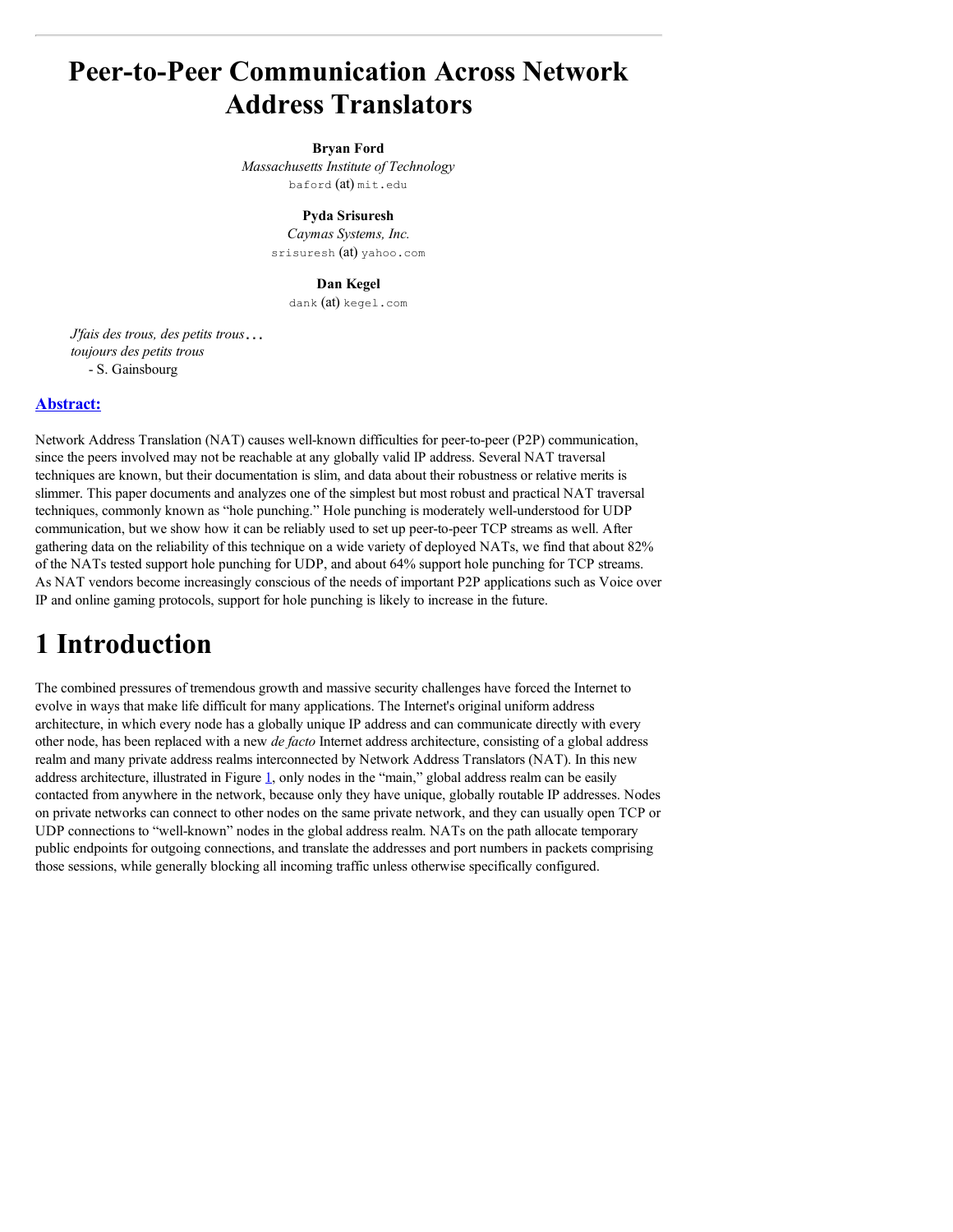

**Figure 1:** Public and private IP address domains

The Internet's new *de facto* address architecture is suitable for client/server communication in the typical case when the client is on a private network and the server is in the global address realm. The architecture makes it difficult for two nodes on *different* private networks to contact each other directly, however, which is often important to the "peer-to-peer" communication protocols used in applications such as teleconferencing and online gaming. We clearly need a way to make such protocols function smoothly in the presence of NAT.

One of the most effective methods of establishing peer-to-peer communication between hosts on different private networks is known as "hole punching." This technique is widely used already in UDP-based applications, but essentially the same technique also works for TCP. Contrary to what its name may suggest, hole punching does not compromise the security of a private network. Instead, hole punching enables applications to function *within* the the default security policy of most NATs, effectively signaling to NATs on the path that peer-to-peer communication sessions are "solicited" and thus should be accepted. This paper documents hole punching for both UDP and TCP, and details the crucial aspects of both application and NAT behavior that make hole punching work.

Unfortunately, no traversal technique works with all existing NATs, because NAT behavior is not standardized. This paper presents some experimental results evaluating hole punching support in current NATs. Our data is derived from results submitted by users throughout the Internet by running our "NAT Check" tool over a wide variety of NATs by different vendors. While the data points were gathered from a "self-selecting" user community and may not be representative of the true distribution of NAT implementations deployed on the Internet, the results are nevertheless generally encouraging.

While evaluating basic hole punching, we also point out variations that can make hole punching work on a wider variety of existing NATs at the cost of greater complexity. Our primary focus, however, is on developing the *simplest* hole punching technique that works cleanly and robustly in the presence of "well-behaved" NATs in any reasonable network topology. We deliberately avoid excessively clever tricks that may increase compatibility with some existing "broken" NATs in the short term, but which only work some of the time and may cause additional unpredictability and network brittleness in the long term.

Although the larger address space of IPv6  $\lceil 2 \rceil$  may eventually reduce the need for NAT, in the short term IPv6 is *increasing* the demand for NAT, because NAT itself provides the easiest way to achieve interoperability between IPv4 and IPv6 address domains [24]. Further, the anonymity and inaccessibility of hosts on private networks has widely perceived security and privacy benefits. Firewalls are unlikely to go away even when there are enough IP addresses: IPv6 firewalls will still commonly block unsolicited incoming traffic by default, making hole punching useful even to IPv6 applications.

The rest of this paper is organized as follows. Section 2 introduces basic terminology and NAT traversal concepts. Section  $\frac{3}{2}$  details hole punching for UDP, and Section  $\frac{4}{3}$  introduces hole punching for TCP. Section  $\frac{5}{3}$ summarizes important properties a NAT must have in order to enable hole punching. Section 6 presents our experimental results on hole punching support in popular NATs, Section  $\mathcal I$  discusses related work, and Section **8** concludes.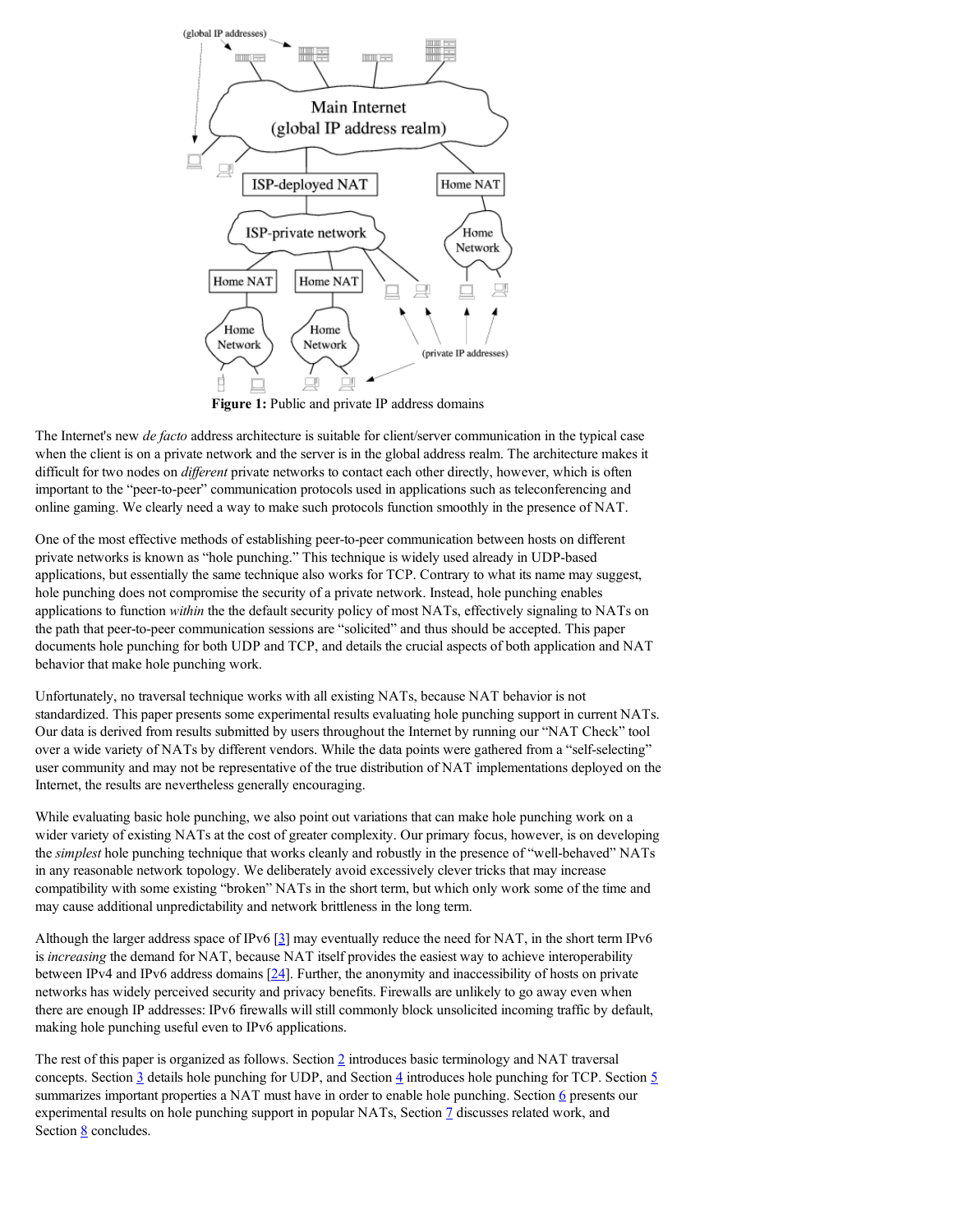# **2 General Concepts**

This section introduces basic NAT terminology used throughout the paper, and then outlines general NAT traversal techniques that apply equally to TCP and UDP.

## **2.1 NAT Terminology**

This paper adopts the NAT terminology and taxonomy defined in RFC 2663 [21], as well as additional terms defined more recently in RFC 3489 [19].

Of particular importance is the notion of session. A *session endpoint* for TCP or UDP is an (IP address, port number) pair, and a particular *session* is uniquely identified by its two session endpoints. From the perspective of one of the hosts involved, a session is effectively identified by the 4-tuple (local IP, local port, remote IP, remote port). The *direction* of a session is normally the flow direction of the packet that initiates the session: the initial SYN packet for TCP, or the first user datagram for UDP.

Of the various flavors of NAT, the most common type is *traditional* or *outbound* NAT, which provides an asymmetric bridge between a private network and a public network. Outbound NAT by default allows only outbound sessions to traverse the NAT: incoming packets are dropped unless the NAT identifies them as being part of an existing session initiated from within the private network. Outbound NAT conflicts with peer-to-peer protocols because when both peers desiring to communicate are "behind" (on the private network side of) two different NATs, whichever peer tries to initiate a session, the other peer's NAT rejects it. NAT traversal entails making P2P sessions look like "outbound" sessions to *both* NATs.

Outbound NAT has two sub-varieties: *Basic NAT*, which only translates IP addresses, and *Network Address/Port Translation* (NAPT), which translates entire session endpoints. NAPT, the more general variety, has also become the most common because it enables the hosts on a private network to share the use of a *single* public IP address. Throughout this paper we assume NAPT, though the principles and techniques we discuss apply equally well (if sometimes trivially) to Basic NAT.

## **2.2 Relaying**

The most reliable--but least efficient--method of P2P communication across NAT is simply to make the communication look to the network like standard client/server communication, through relaying. Suppose two client hosts A and B have each initiated TCP or UDP connections to a well-known server  $S$ , at  $S$ 's global IP address 18.181.0.31 and port number 1234. As shown in Figure 2, the clients reside on separate private networks, and their respective NATs prevent either client from directly initiating a connection to the other. Instead of attempting a direct connection, the two clients can simply use the server  $\bm{S}$  to relay messages between them. For example, to send a message to client  $\bm{B}$ , client  $\bm{A}$  simply sends the message to server  $\bm{S}$ along its already-established client/server connection, and server  $S$  forwards the message on to client  $B$  using its existing client/server connection with  $\boldsymbol{B}$ .



Relaying always works as long as both clients can connect to the server. Its disadvantages are that it consumes the server's processing power and network bandwidth, and communication latency between the peering clients is likely increased even if the server is well-connected. Nevertheless, since there is no more efficient technique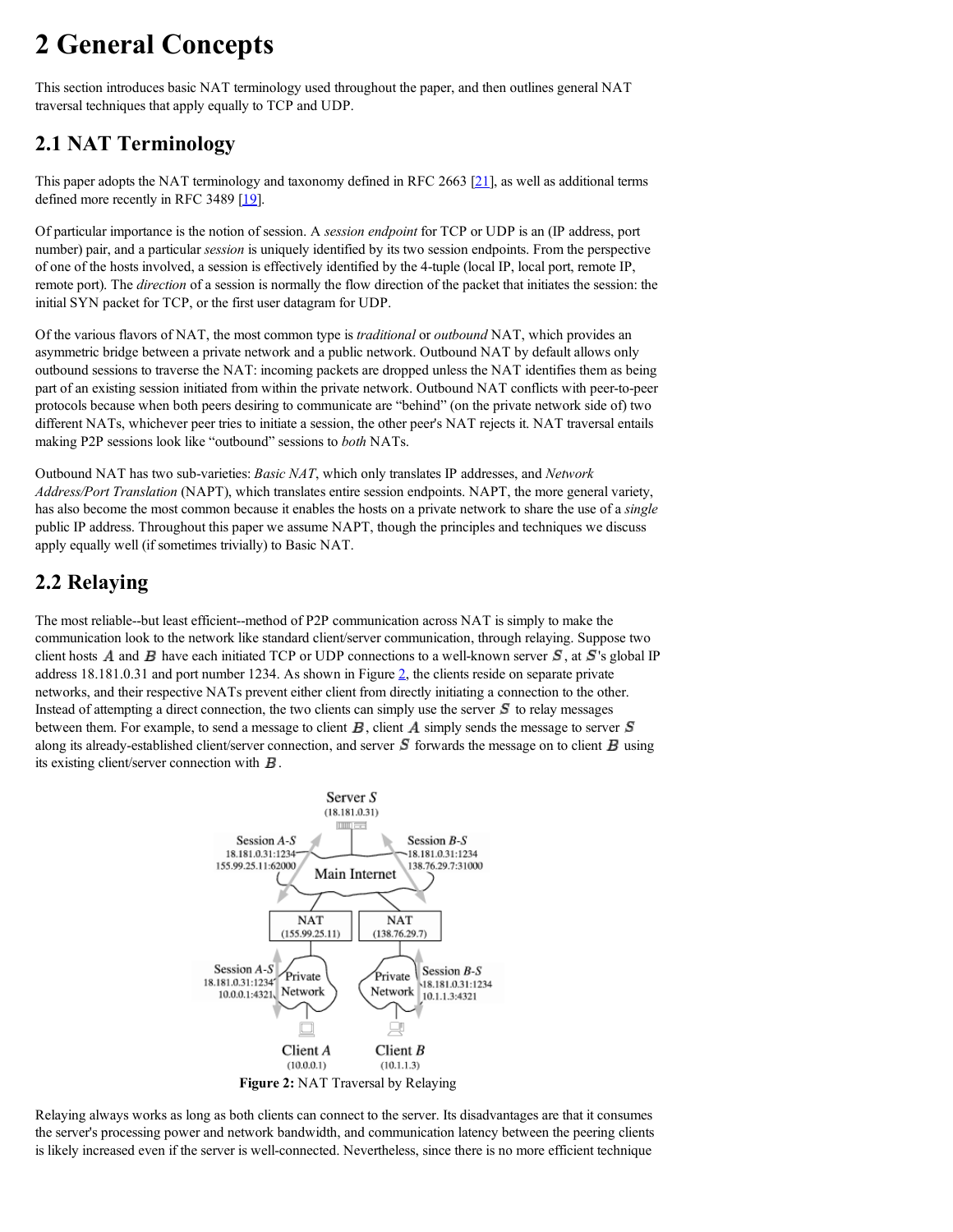that works reliably on all existing NATs, relaying is a useful fall-back strategy if maximum robustness is desired. The TURN protocol [18] defines a method of implementing relaying in a relatively secure fashion.

## **2.3 Connection Reversal**

Some P2P applications use a straightforward but limited technique, known as *connection reversal*, to enable communication when both hosts have connections to a well-known rendezvous server  $\bm{S}$  and only one of the peers is behind a NAT, as shown in Figure 3. If  $\vec{A}$  wants to initiate a connection to  $\vec{B}$ , then a direct connection attempt works automatically, because  $\vec{B}$  is not behind a NAT and  $\vec{A}$ 's NAT interprets the connection as an outgoing session. If  $\bm{B}$  wants to initiate a connection to  $\bm{A}$ , however, any direct connection attempt to  $\bm{A}$  is blocked by  $A$ 's NAT.  $B$  can instead relay a connection request to  $A$  through a well-known server  $S$ , asking A to attempt a "reverse" connection back to  $\vec{B}$ . Despite the obvious limitations of this technique, the central idea of using a well-known rendezvous server as an intermediary to help set up direct peer-to-peer connections is fundamental to the more general hole punching techniques described next.



# **3 UDP Hole Punching**

UDP hole punching enables two clients to set up a direct peer-to-peer UDP session with the help of a wellknown rendezvous server, even if the clients are both behind NATs. This technique was mentioned in section 5.1 of RFC 3027 [10], documented more thoroughly elsewhere on the Web [13], and used in recent experimental Internet protocols [17,11]. Various proprietary protocols, such as those for on-line gaming, also use UDP hole punching.

### **3.1 The Rendezvous Server**

Hole punching assumes that the two clients,  $\vec{A}$  and  $\vec{B}$ , already have active UDP sessions with a rendezvous server  $S$ . When a client registers with  $S$ , the server records *two* endpoints for that client: the (IP address, UDP port) pair that the client *believes* itself to be using to talk with  $S$ , and the (IP address, UDP port) pair that the server *observes* the client to be using to talk with it. We refer to the first pair as the client's *private* endpoint and the second as the client's *public* endpoint. The server might obtain the client's private endpoint from the client itself in a field in the body of the client's registration message, and obtain the client's public endpoint from the source IP address and source UDP port fields in the IP and UDP headers of that registration message. If the client is *not* behind a NAT, then its private and public endpoints should be identical.

A few poorly behaved NATs are known to scan the body of UDP datagrams for 4-byte fields that look like IP addresses, and translate them as they would the IP address fields in the IP header. To be robust against such behavior, applications may wish to obfuscate IP addresses in messages bodies slightly, for example by transmitting the one's complement of the IP address instead of the IP address itself. Of course, if the application is encrypting its messages, then this behavior is not likely to be a problem.

## **3.2 Establishing Peer-to-Peer Sessions**

Suppose client  $\vec{A}$  wants to establish a UDP session directly with client  $\vec{B}$ . Hole punching proceeds as follows: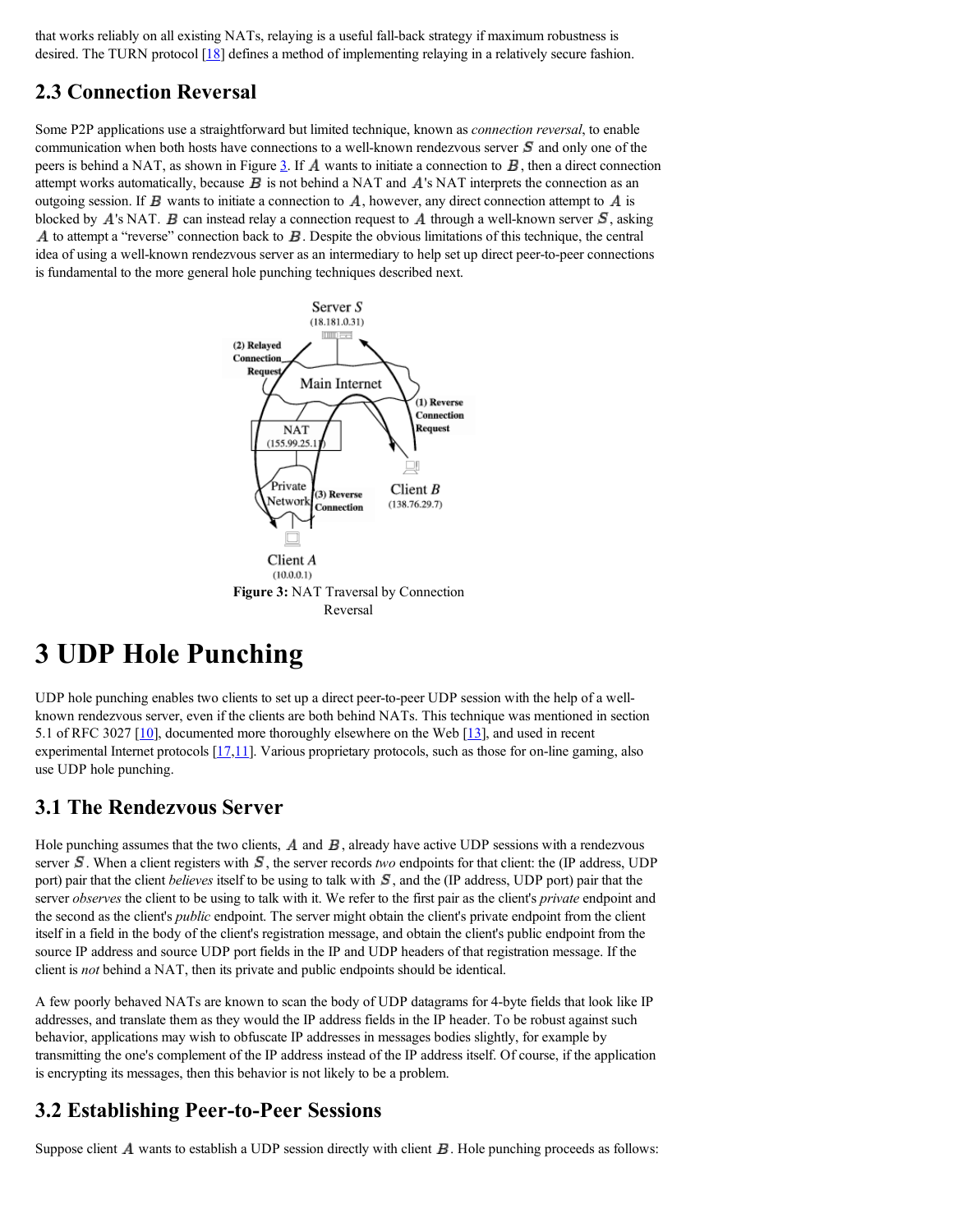- 1. A initially does not know how to reach  $\bf{B}$ , so A asks  $\bf{S}$  for help establishing a UDP session with  $\bf{B}$ .
- 2. **S** replies to A with a message containing  $\vec{B}$ 's public *and* private endpoints. At the same time,  $\vec{S}$  uses its UDP session with  $\bm{B}$  to send  $\bm{B}$  a connection request message containing  $\bm{A}$ 's public and private endpoints. Once these messages are received,  $\vec{A}$  and  $\vec{B}$  know each other's public and private endpoints.
- 3. When A receives  $\vec{B}$ 's public and private endpoints from  $\vec{S}$ , A starts sending UDP packets to *both* of these endpoints, and subsequently "locks in" whichever endpoint first elicits a valid response from  $\bm{B}$ . Similarly, when  $\bm{B}$  receives  $\bm{A}$ 's public and private endpoints in the forwarded connection request,  $\bm{B}$ starts sending UDP packets to  $\vec{A}$  at each of  $\vec{A}$ 's known endpoints, locking in the first endpoint that works. The order and timing of these messages are not critical as long as they are asynchronous.

We now consider how UDP hole punching handles each of three specific network scenarios. In the first situation, representing the "easy" case, the two clients actually reside behind the same NAT, on one private network. In the second, most common case, the clients reside behind different NATs. In the third scenario, the clients each reside behind *two* levels of NAT: a common "first-level" NAT deployed by an ISP for example, and distinct "second-level" NATs such as consumer NAT routers for home networks.

It is in general difficult or impossible for the application itself to determine the exact physical layout of the network, and thus which of these scenarios (or the many other possible ones) actually applies at a given time. Protocols such as STUN [19] can provide some information about the NATs present on a communication path, but this information may not always be complete or reliable, especially when multiple levels of NAT are involved. Nevertheless, hole punching works automatically in all of these scenarios *without* the application having to know the specific network organization, as long as the NATs involved behave in a reasonable fashion. ("Reasonable" behavior for NATs will be described later in Section 5.)

## **3.3 Peers Behind a Common NAT**

First consider the simple scenario in which the two clients (probably unknowingly) happen to reside behind the same NAT, and are therefore located in the same private IP address realm, as shown in Figure  $\frac{4}{3}$ . Client  $\vec{A}$  has established a UDP session with server  $\vec{S}$ , to which the common NAT has assigned its own public port number 62000. Client  $\bf{B}$  has similarly established a session with  $\bf{S}$ , to which the NAT has assigned public port number 62005.



**Before Hole Punching** 

The Hole Punching Process



Suppose that client  $\vec{A}$  uses the hole punching technique outlined above to establish a UDP session with  $\vec{B}$ , using server S as an introducer. Client A sends S a message requesting a connection to B. S responds to A with  $\bm{B}$ 's public and private endpoints, and also forwards  $\bm{A}$ 's public and private endpoints to  $\bm{B}$ . Both clients then attempt to send UDP datagrams to each other directly at each of these endpoints. The messages directed to the public endpoints may or may not reach their destination, depending on whether or not the NAT supports hairpin translation as described below in Section 3.5. The messages directed at the private endpoints *do* reach their destinations, however, and since this direct route through the private network is likely to be faster than an indirect route through the NAT anyway, the clients are most likely to select the private endpoints for subsequent regular communication.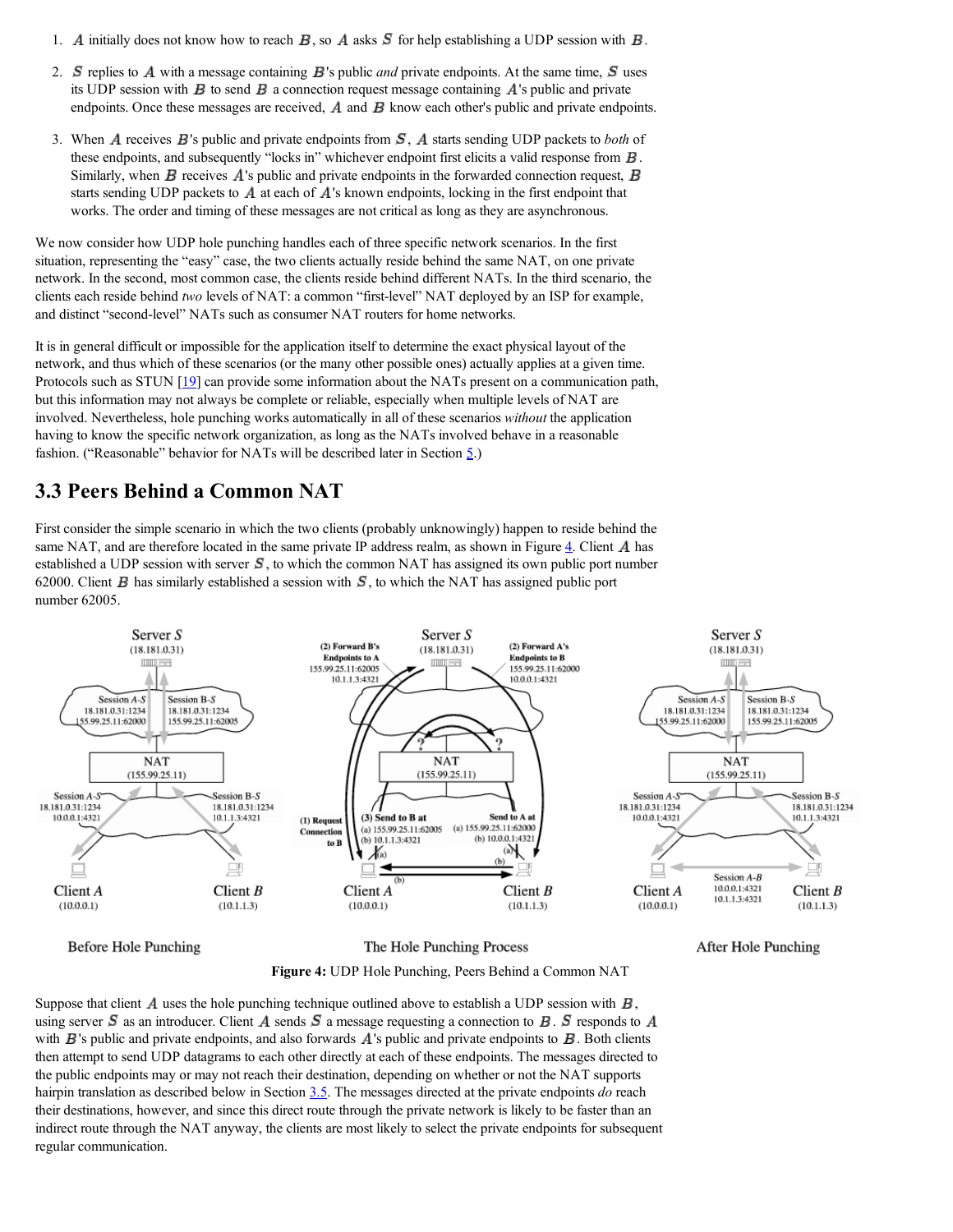By assuming that NATs support hairpin translation, the application might dispense with the complexity of trying private as well as public endpoints, at the cost of making local communication behind a common NAT unnecessarily pass through the NAT. As our results in Section  $6$  show, however, hairpin translation is still much less common among existing NATs than are other "P2P-friendly" NAT behaviors. For now, therefore, applications may benefit substantially by using both public and private endpoints.

### **3.4 Peers Behind Different NATs**

Suppose clients A and B have private IP addresses behind different NATs, as shown in Figure 5. A and B have each initiated UDP communication sessions from their local port 4321 to port 1234 on server  $\mathcal{S}$ . In handling these outbound sessions, NAT A has assigned port 62000 at its own public IP address, 155.99.25.11, for the use of A's session with  $\bm{S}$ , and NAT  $\bm{B}$  has assigned port 31000 at its IP address, 138.76.29.7, to  $\bm{B}$ 's session with  $S$ .



**Before Hole Punching** 

The Hole Punching Process



After Hole Punching



IP address on its own private network.  $S$  records  $A$ 's reported private endpoint, along with  $A$ 's public endpoint as observed by  $\boldsymbol{S}$  itself. A's public endpoint in this case is 155.99.25.11:62000, the temporary endpoint assigned to the session by the NAT. Similarly, when client  $\bf{B}$  registers,  $\bf{S}$  records  $\bf{B}$ 's private endpoint as  $10.1.1.3:4321$  and  $\bf{B}$ 's public endpoint as  $138.76.29.7:31000$ .

Now client  $A$  follows the hole punching procedure described above to establish a UDP communication session directly with  $\bm{B}$ . First,  $\bm{A}$  sends a request message to  $\bm{S}$  asking for help connecting with  $\bm{B}$ . In response,  $\bm{S}$ sends  $\vec{B}$ 's public and private endpoints to  $\vec{A}$ , and sends  $\vec{A}$ 's public and private endpoints to  $\vec{B}$ .  $\vec{A}$  and  $\vec{B}$ each start trying to send UDP datagrams directly to each of these endpoints.

Since  $\vec{A}$  and  $\vec{B}$  are on different private networks and their respective private IP addresses are not globally routable, the messages sent to these endpoints will reach either the wrong host or no host at all. Because many NATs also act as DHCP servers, handing out IP addresses in a fairly deterministic way from a private address pool usually determined by the NAT vendor by default, it is quite likely in practice that  $\Lambda$ 's messages directed at  $B$ 's private endpoint will reach *some* (incorrect) host on  $A$ 's private network that happens to have the same private IP address as  $\bf{B}$  does. Applications must therefore authenticate all messages in some way to filter out such stray traffic robustly. The messages might include application-specific names or cryptographic tokens, for example, or at least a random nonce pre-arranged through  $\bm{S}$ .

Now consider  $\vec{A}$ 's first message sent to  $\vec{B}$ 's public endpoint, as shown in Figure 5. As this outbound message passes through  $\vec{A}$ 's NAT, this NAT notices that this is the first UDP packet in a new outgoing session. The new session's source endpoint (10.0.0.1:4321) is the same as that of the existing session between A and  $\vec{S}$ , but its destination endpoint is different. If NAT  $\vec{A}$  is well-behaved, it preserves the identity of  $\vec{A}$ 's private endpoint, consistently translating *all* outbound sessions from private source endpoint 10.0.0.1:4321 to the corresponding public source endpoint  $155.99.25.11:62000$ . A's first outgoing message to  $\bf{B}$ 's public endpoint thus, in effect, "punches a hole" in  $\vec{A}$ 's NAT for a new UDP session identified by the endpoints (10.0.0.1:4321, 138.76.29.7:31000) on A's private network, and by the endpoints (155.99.25.11:62000, 138.76.29.7:31000) on the main Internet.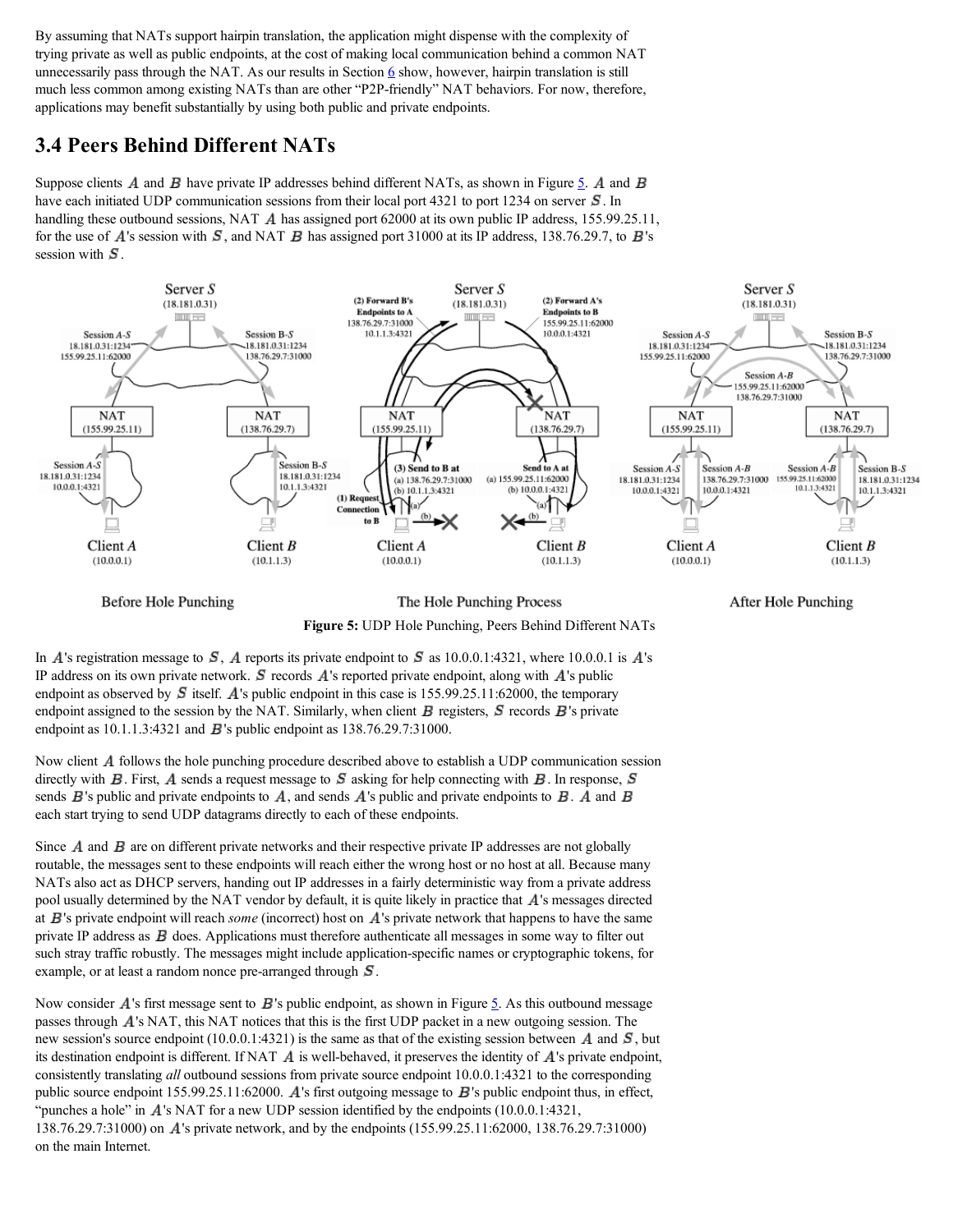If  $\vec{A}$ 's message to  $\vec{B}$ 's public endpoint reaches  $\vec{B}$ 's NAT before  $\vec{B}$ 's first message to  $\vec{A}$  has crossed  $\vec{B}$ 's own NAT, then  $B$ 's NAT may interpret  $A$ 's inbound message as unsolicited incoming traffic and drop it.  $B$ 's first message to  $\vec{A}$ 's public address, however, similarly opens a hole in  $\vec{B}$ 's NAT, for a new UDP session identified by the endpoints  $(10.1.1.3:4321, 155.99.25.11:62000)$  on  $\mathbf{B}$ 's private network, and by the endpoints  $(138.76.29.7:31000, 155.99.25.11:62000)$  on the Internet. Once the first messages from  $\vec{A}$  and  $\vec{B}$  have crossed their respective NATs, holes are open in each direction and UDP communication can proceed normally. Once the clients have verified that the public endpoints work, they can stop sending messages to the alternative private endpoints.

### **3.5 Peers Behind Multiple Levels of NAT**

In some topologies involving multiple NAT devices, two clients cannot establish an "optimal" P2P route between them without specific knowledge of the topology. Consider a final scenario, depicted in Figure 6. Suppose NAT  $\boldsymbol{C}$  is a large industrial NAT deployed by an internet service provider (ISP) to multiplex many customers onto a few public IP addresses, and NATs  $\vec{A}$  and  $\vec{B}$  are small consumer NAT routers deployed independently by two of the ISP's customers to multiplex their private home networks onto their respective ISPprovided IP addresses. Only server  $S$  and NAT  $C$  have globally routable IP addresses; the "public" IP addresses used by NAT  $\vec{A}$  and NAT  $\vec{B}$  are actually private to the ISP's address realm, while client  $\vec{A}$ 's and  $\vec{B}$ 's addresses in turn are private to the addressing realms of NAT  $\vec{A}$  and NAT  $\vec{B}$ , respectively. Each client initiates an outgoing connection to server  $S$  as before, causing NATs  $\vec{A}$  and  $\vec{B}$  each to create a single public/private translation, and causing NAT  $C$  to establish a public/private translation for each session.





Now suppose  $\vec{A}$  and  $\vec{B}$  attempt to establish a direct peer-to-peer UDP connection via hole punching. The optimal routing strategy would be for client  $\vec{A}$  to send messages to client  $\vec{B}$ 's "semi-public" endpoint at NAT  $\bm{B}$ , 10.0.1.2:55000 in the ISP's addressing realm, and for client  $\bm{B}$  to send messages to  $\bm{A}$ 's "semi-public" endpoint at NAT  $\bm{B}$ , namely 10.0.1.1:45000. Unfortunately,  $\bm{A}$  and  $\bm{B}$  have no way to learn these addresses, because server  $S$  only sees the truly global public endpoints of the clients, 155.99.25.11:62000 and 155.99.25.11:62005 respectively. Even if  $\vec{A}$  and  $\vec{B}$  had some way to learn these addresses, there is still no guarantee that they would be usable, because the address assignments in the ISP's private address realm might conflict with unrelated address assignments in the clients' private realms. (NAT  $\vec{A}$ 's IP address in NAT  $\vec{C}$ 's realm might just as easily have been 10.1.1.3, for example, the same as client  $\vec{B}$ 's private address in NAT  $\vec{B}$ 's realm.)

The clients therefore have no choice but to use their global public addresses as seen by  $\bm{S}$  for their P2P communication, and rely on NAT  $C$  providing *hairpin* or *loopback* translation. When  $\vec{A}$  sends a UDP datagram to  $B$ 's global endpoint, 155.99.25.11:62005, NAT  $\overline{A}$  first translates the datagram's source endpoint from 10.0.0.1:4321 to 10.0.1.1:45000. The datagram now reaches NAT  $\mathbf{C}$ , which recognizes that the

After Hole Punching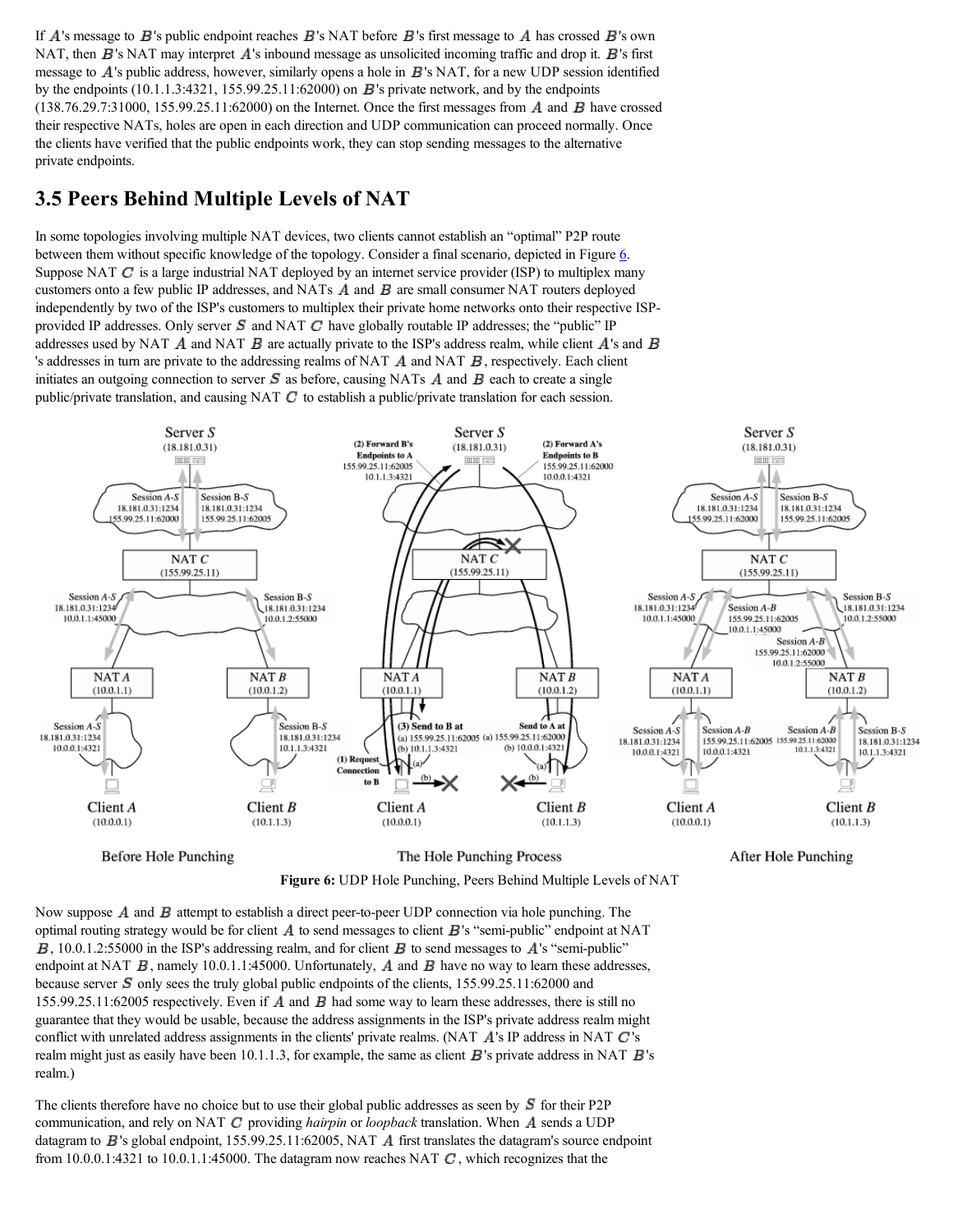datagram's destination address is one of NAT  $C$  's own translated *public* endpoints. If NAT  $C$  is well-behaved, it then translates *both* the source and destination addresses in the datagram and "loops" the datagram back onto the private network, now with a source endpoint of 155.99.25.11:62000 and a destination endpoint of  $10.0.1.2:55000$ . NAT  $\vec{B}$  finally translates the datagram's destination address as the datagram enters  $\vec{B}$ 's private network, and the datagram reaches  $\bf{B}$ . The path back to  $\bf{A}$  works similarly. Many NATs do not yet support hairpin translation, but it is becoming more common as NAT vendors become aware of this issue.

## **3.6 UDP Idle Timeouts**

Since the UDP transport protocol provides NATs with no reliable, application-independent way to determine the lifetime of a session crossing the NAT, most NATs simply associate an idle timer with UDP translations, closing the hole if no traffic has used it for some time period. There is unfortunately no standard value for this timer: some NATs have timeouts as short as 20 seconds. If the application needs to keep an idle UDP session active after establishing the session via hole punching, the application must send periodic keep-alive packets to ensure that the relevant translation state in the NATs does not disappear.

Unfortunately, many NATs associate UDP idle timers with individual UDP sessions defined by a particular pair of endpoints, so sending keep-alives on one session will not keep other sessions active even if all the sessions originate from the same private endpoint. Instead of sending keep-alives on many different P2P sessions, applications can avoid excessive keep-alive traffic by detecting when a UDP session no longer works, and re-running the original hole punching procedure again "on demand."

# **4 TCP Hole Punching**

Establishing peer-to-peer TCP connections between hosts behind NATs is slightly more complex than for UDP, but TCP hole punching is remarkably similar at the protocol level. Since it is not as well-understood, it is currently supported by fewer existing NATs. When the NATs involved *do* support it, however, TCP hole punching is just as fast and reliable as UDP hole punching. Peer-to-peer TCP communication across wellbehaved NATs may in fact be *more* robust than UDP communication, because unlike UDP, the TCP protocol's state machine gives NATs on the path a standard way to determine the precise lifetime of a particular TCP session.

## **4.1 Sockets and TCP Port Reuse**

The main practical challenge to applications wishing to implement TCP hole punching is not a protocol issue but an application programming interface (API) issue. Because the standard Berkeley sockets API was designed around the client/server paradigm, the API allows a TCP stream socket to be used to initiate an outgoing connection via connect(), or to listen for incoming connections via listen() and accept(), *but not both*. Further, TCP sockets usually have a one-to-one correspondence to TCP port numbers on the local host: after the application binds one socket to a particular local TCP port, attempts to bind a second socket to the same TCP port fail.

For TCP hole punching to work, however, we need to use a single local TCP port to listen for incoming TCP connections and to initiate multiple outgoing TCP connections concurrently. Fortunately, all major operating systems support a special TCP socket option, commonly named so REUSEADDR, which allows the application to bind multiple sockets to the same local endpoint as long as this option is set on all of the sockets involved. BSD systems have introduced a so\_REUSEPORT option that controls port reuse separately from address reuse; on such systems *both* of these options must be set.

## **4.2 Opening Peer-to-Peer TCP Streams**

Suppose that client  $\vec{A}$  wishes to set up a TCP connection with client  $\vec{B}$ . We assume as usual that both  $\vec{A}$  and  $\bm{B}$  already have active TCP connections with a well-known rendezvous server  $\bm{S}$ . The server records each registered client's public and private endpoints, just as for UDP. At the protocol level, TCP hole punching works almost exactly as for UDP:

- 1. Client A uses its active TCP session with  $S$  to ask  $S$  for help connecting to  $B$ .
- 2.  $S$  replies to  $A$  with  $B$ 's public and private TCP endpoints, and at the same time sends  $A$ 's public and private endpoints to  $\boldsymbol{B}$ .
- 3. From *the same local TCP ports* that  $\vec{A}$  and  $\vec{B}$  used to register with  $\vec{S}$ ,  $\vec{A}$  and  $\vec{B}$  each asynchronously make outgoing connection attempts to the other's public and private endpoints as reported by  $\mathcal{S}$ , while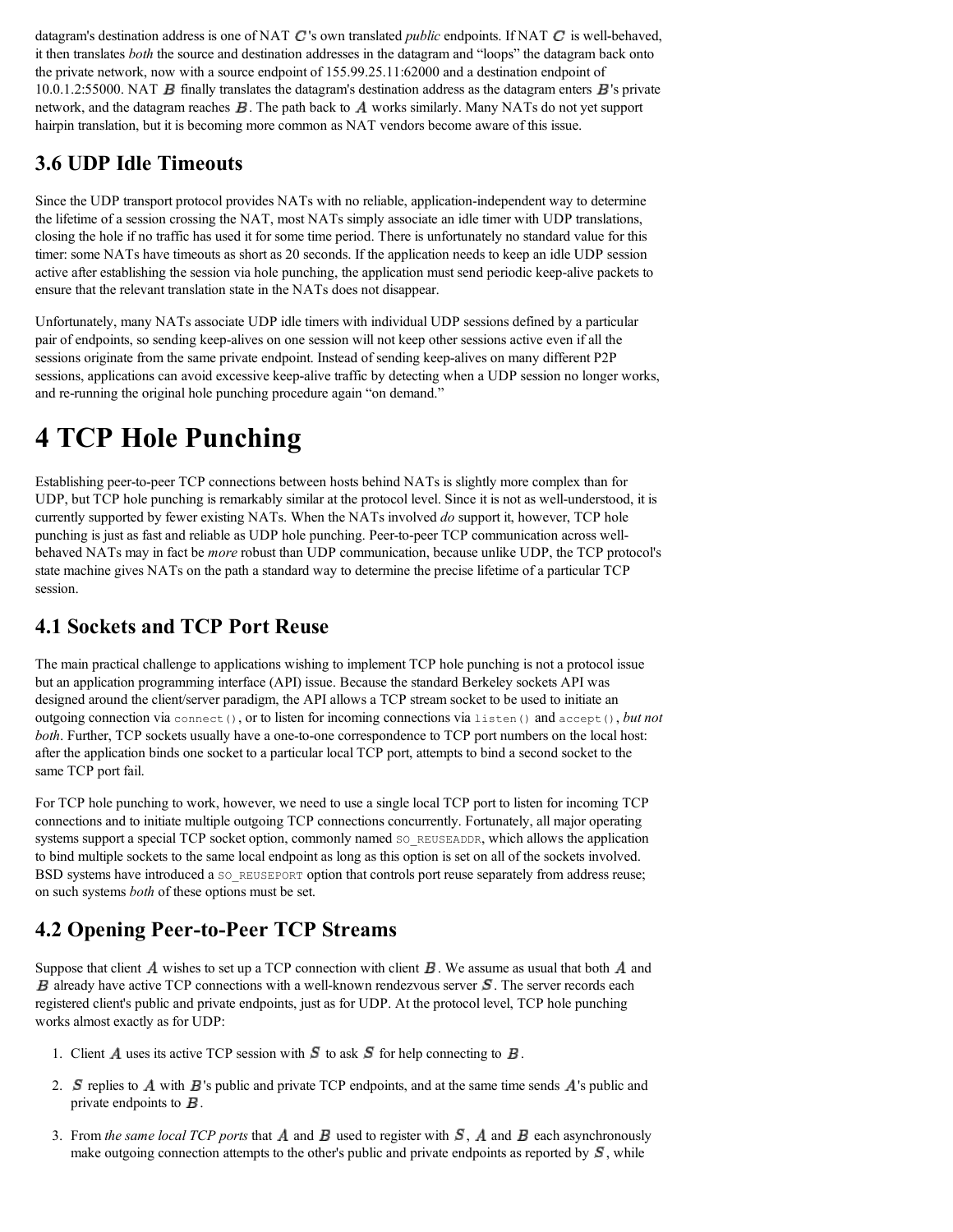simultaneously listening for incoming connections on their respective local TCP ports.

- 4. A and B wait for outgoing connection attempts to succeed, and/or for incoming connections to appear. If one of the outgoing connection attempts fails due to a network error such as "connection reset" or "host unreachable," the host simply re-tries that connection attempt after a short delay (e.g., one second), up to an application-defind maximum timeout period.
- 5. When a TCP connection is made, the hosts authenticate each other to verify that they connected to the intended host. If authentication fails, the clients close that connection and continue waiting for others to succeed. The clients use the first successfully authenticated TCP stream resulting from this process.

Unlike with UDP, where each client only needs one socket to communicate with both  $S$  and any number of peers simultaneously, with TCP each client application must manage several sockets bound to a single local TCP port on that client node, as shown in Figure  $\overline{1}$ . Each client needs a stream socket representing its connection to  $S$ , a listen socket on which to accept incoming connections from peers, and at least two additional stream sockets with which to initiate outgoing connections to the other peer's public and private TCP endpoints.



**Figure 7:** Sockets versus Ports for TCP Hole Punching

Consider the common-case scenario in which the clients  $\vec{A}$  and  $\vec{B}$  are behind different NATs, as shown in Figure  $\frac{5}{2}$ , and assume that the port numbers shown in the figure are now for TCP rather than UDP ports. The outgoing connection attempts  $\vec{A}$  and  $\vec{B}$  make to each other's private endpoints either fail or connect to the wrong host. As with UDP, it is important that TCP applications authenticate their peer-to-peer sessions, due of the likelihood of mistakenly connecting to a random host on the local network that happens to have the same private IP address as the desired host on a remote private network.

The clients' outgoing connection attempts to each other's *public* endpoints, however, cause the respective NATs to open up new "holes" enabling direct TCP communication between  $\vec{A}$  and  $\vec{B}$ . If the NATs are wellbehaved, then a new peer-to-peer TCP stream automatically forms between them. If  $\vec{A}$ 's first SYN packet to  $\vec{B}$ reaches  $\vec{B}$ 's NAT before  $\vec{B}$ 's first SYN packet to  $\vec{A}$  reaches  $\vec{B}$ 's NAT, for example, then  $\vec{B}$ 's NAT may interpret  $\vec{A}$ 's SYN as an unsolicited incoming connection attempt and drop it.  $\vec{B}$ 's first SYN packet to  $\vec{A}$ should subsequently get through, however, because A's NAT sees this SYN as being part of the outbound session to  $B$  that  $A$ 's first SYN had already initiated.

### **4.3 Behavior Observed by the Application**

What the client applications observe to happen with their sockets during TCP hole punching depends on the timing and the TCP implementations involved. Suppose that  $A$ 's first outbound SYN packet to  $B$ 's public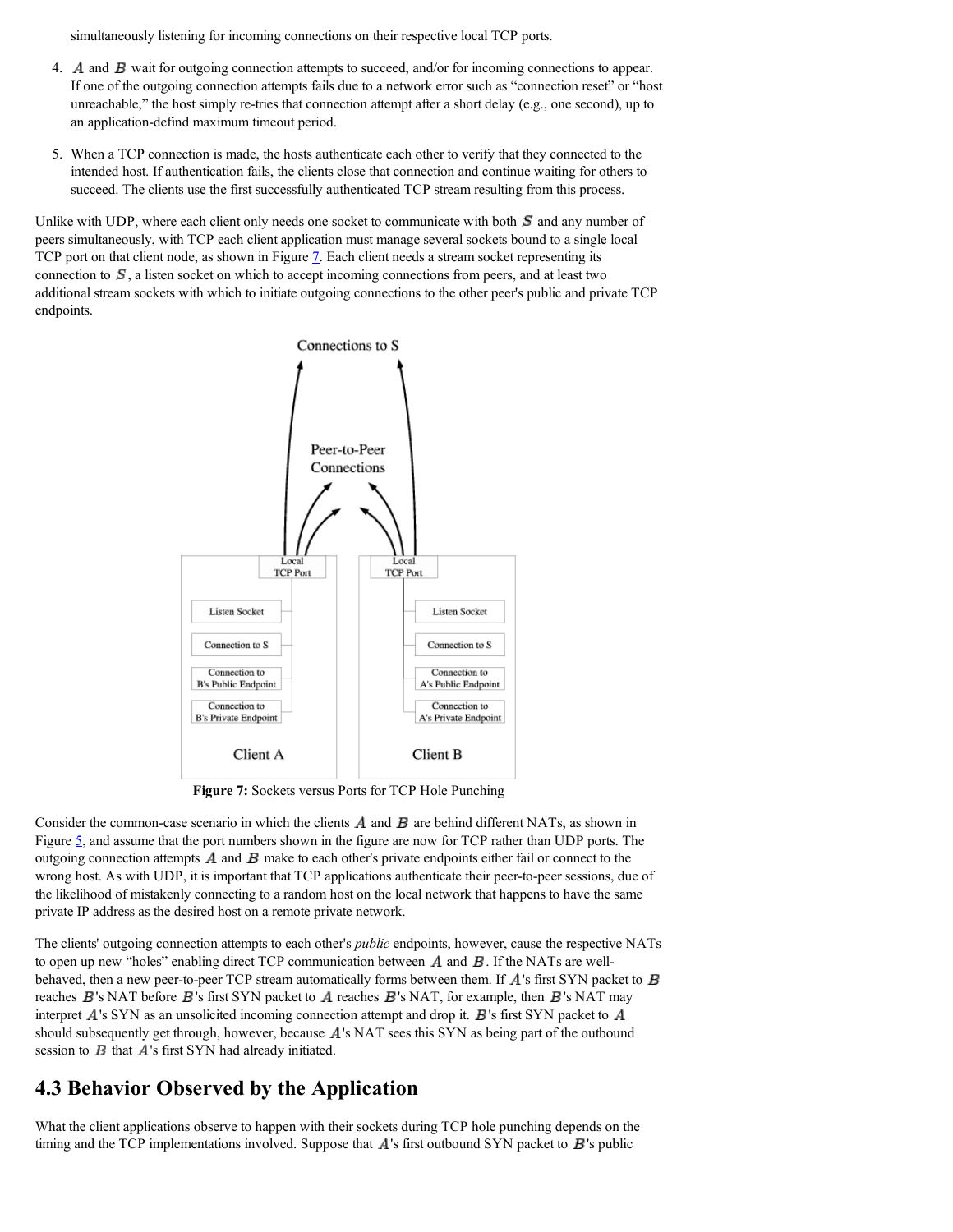endpoint is dropped by NAT  $\vec{B}$ , but  $\vec{B}$ 's first subsequent SYN packet to  $\vec{A}$ 's public endpoint gets through to A before A's TCP retransmits its SYN. Depending on the operating system involved, one of two things may happen:

• A's TCP implementation notices that the session endpoints for the incoming SYN match those of an outbound session  $\vec{A}$  was attempting to initiate.  $\vec{A}$ 's TCP stack therefore associates this new session with the socket that the local application on  $\vec{A}$  was using to connect() to  $\vec{B}$ 's public endpoint. The application's asynchronous  $\varsigma$ <sub>onnect</sub>() call succeeds, and nothing happens with the application's listen socket.

Since the received SYN packet did not include an ACK for  $A$ 's previous outbound SYN,  $A$ 's TCP replies to  $\vec{B}$ 's public endpoint with a SYN-ACK packet, the SYN part being merely a replay of  $\vec{A}$ 's original outbound SYN, using the same sequence number. Once  $\bf{B}$ 's TCP receives  $\bf{A}$ 's SYN-ACK, it responds with its own ACK for  $A$ 's SYN, and the TCP session enters the connected state on both ends.

• Alternatively,  $\vec{A}$ 's TCP implementation might instead notice that  $\vec{A}$  has an active listen socket on that port waiting for incoming connection attempts. Since  $\bf{B}$ 's SYN looks like an incoming connection attempt,  $\vec{A}$ 's TCP creates a *new* stream socket with which to associate the new TCP session, and hands this new socket to the application via the application's next  $\alpha$  accept() call on its listen socket. A's TCP then responds to  $B$  with a SYN-ACK as above, and TCP connection setup proceeds as usual for client/server-style connections.

Since  $\vec{A}$ 's prior outbound connect() attempt to  $\vec{B}$  used a combination of source and destination endpoints that is now in use by another socket, namely the one just returned to the application via  $accept()$ ,  $\vec{A}$ 's asynchronous connect() attempt must fail at some point, typically with an "address in use" error. The application nevertheless has the working peer-to-peer stream socket it needs to communicate with  $\boldsymbol{B}$ , so it ignores this failure.

The first behavior above appears to be usual for BSD-based operating systems, whereas the second behavior appears more common under Linux and Windows.

## **4.4 Simultaneous TCP Open**

Suppose that the timing of the various connection attempts during the hole punching process works out so that the initial outgoing SYN packets from *both* clients traverse their respective local NATs, opening new outbound TCP sessions in each NAT, before reaching the remote NAT. In this "lucky" case, the NATs do not reject either of the initial SYN packets, and the SYNs cross on the wire between the two NATs. In this case, the clients observe an event known as a *simultaneous TCP open*: each peer's TCP receives a "raw" SYN while waiting for a SYN-ACK. Each peer's TCP responds with a SYN-ACK, whose SYN part essentially "replays" the peer's previous outgoing SYN, and whose ACK part acknowledges the SYN received from the other peer.

What the respective applications observe in this case again depends on the behavior of the TCP implementations involved, as described in the previous section. If *both* clients implement the second behavior above, it may be that *all* of the asynchronous connect () calls made by the application ultimately fail, but the application running on each client nevertheless receives a new, working peer-to-peer TCP stream socket via accept ()-as if this TCP stream had magically "created itself" on the wire and was merely passively accepted at the endpoints! As long as the application does not care whether it ultimately receives its peer-to-peer TCP sockets via connect() or  $accept()$ , the process results in a working stream on any TCP implementation that properly implements the standard TCP state machine specified in RFC 793 [23].

Each of the alternative network organization scenarios discussed in Section  $\frac{3}{2}$  for UDP works in exactly the same way for TCP. For example, TCP hole punching works in multi-level NAT scenarios such as the one in Figure 6 as long as the NATs involved are well-behaved.

## **4.5 Sequential Hole Punching**

In a variant of the above TCP hole punching procedure implemented by the NatTrav library  $[4]$ , the clients attempt connections to each other sequentially rather than in parallel. For example: (1)  $\vec{A}$  informs  $\vec{B}$  via  $\vec{S}$  of its desire to communicate, *without* simultaneously listening on its local port; (2) **B** makes a connect () attempt to  $A$ , which opens a hole in  $B$ 's NAT but then fails due to a timeout or RST from  $A$ 's NAT or a RST from  $A$ itself; (3) **B** closes its connection to **S** and does a listen() on its local port; (4) **S** in turn closes its connection with  $\vec{A}$ , signaling  $\vec{A}$  to attempt a connect () directly to  $\vec{B}$ .

This sequential procedure may be particularly useful on Windows hosts prior to XP Service Pack 2, which did not correctly implement simultaneous TCP open, or on sockets APIs that do not support the so REUSEADDR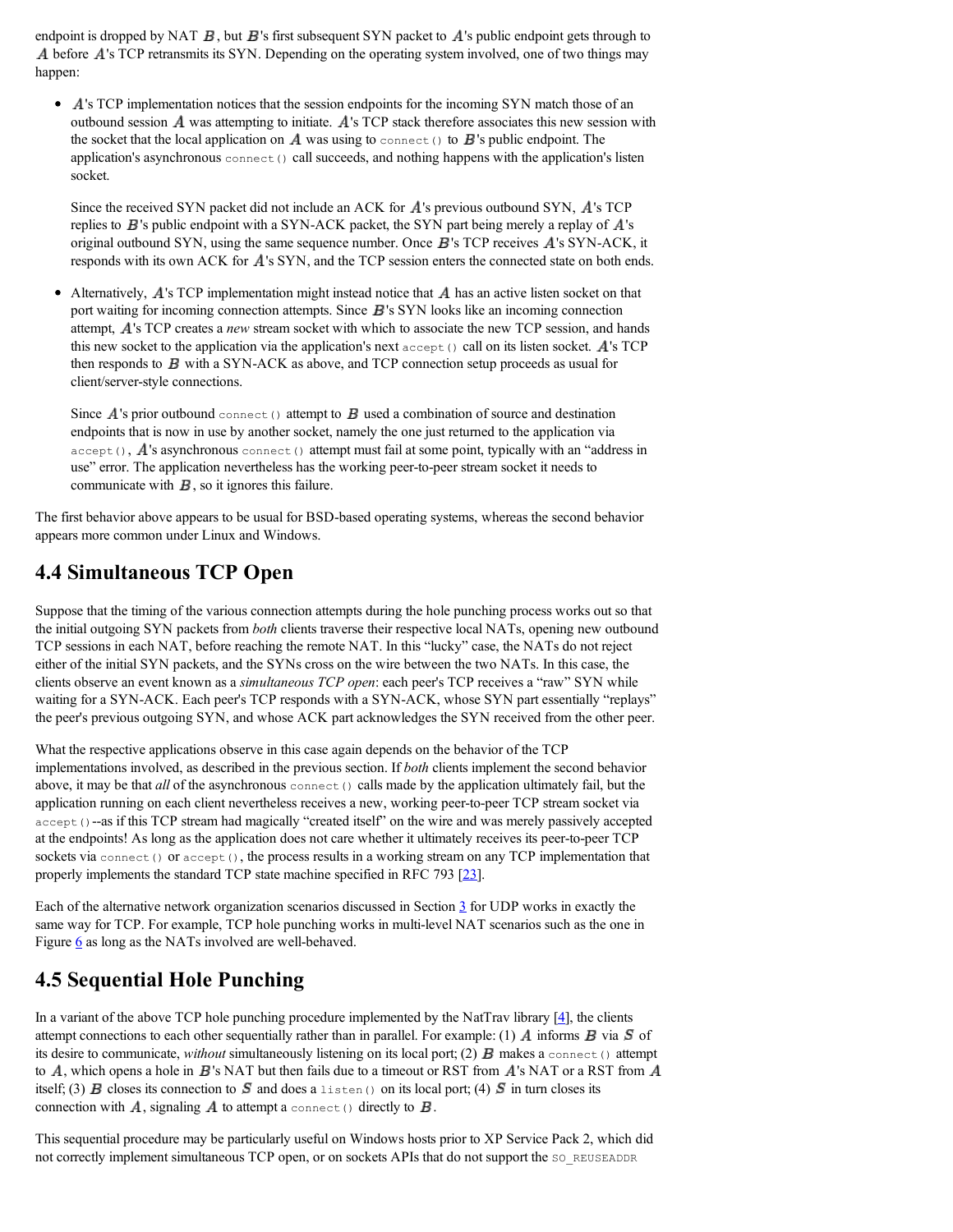functionality. The sequential procedure is more timing-dependent, however, and may be slower in the common case and less robust in unusual situations. In step  $(2)$ , for example, **B** must allow its "doomed-to-fail" connect () attempt enough time to ensure that at least one SYN packet traverses all NATs on its side of the network. Too little delay risks a lost SYN derailing the process, whereas too much delay increases the total time required for hole punching. The sequential hole punching procedure also effectively "consumes" both clients' connections to the server  $S$ , requiring the clients to open fresh connections to  $S$  for each new P2P connection to be forged. The parallel hole punching procedure, in contrast, typically completes as soon as both clients make their outgoing connect() attempts, and allows each client to retain and re-use a single connection to  $\mathcal S$ indefinitely.

# **5 Properties of P2P-Friendly NATs**

This section describes the key behavioral properties NATs must have in order for the hole punching techniques described above to work properly. Not all current NAT implementations satisfy these properties, but many do, and NATs are gradually becoming more "P2P-friendly" as NAT vendors recognize the demand for peer-topeer protocols such as voice over IP and on-line gaming.

This section is not meant to be a complete or definitive specification for how NATs "should" behave; we provide it merely for information about the most commonly observed behaviors that enable or break P2P hole punching. The IETF has started a new working group, BEHAVE, to define official "best current practices" for NAT behavior. The BEHAVE group's initial drafts include the considerations outlined in this section and others; NAT vendors should of course follow the IETF working group directly as official behavioral standards are formulated.

### **5.1 Consistent Endpoint Translation**

The hole punching techniques described here only work automatically if the NAT consistently maps a given TCP or UDP source endpoint on the private network to a *single* corresponding public endpoint controlled by the NAT. A NAT that behaves in this way is referred to as a *cone NAT* in RFC 3489 [19] and elsewhere, because the NAT "focuses" all sessions originating from a single private endpoint through the same public endpoint on the NAT.

Consider again the scenario in Figure  $\frac{5}{2}$ , for example. When client A initially contacted the well-known server  $S$ , NAT  $\hat{A}$  chose to use port 62000 at its own public IP address, 155.99.25.11, as a temporary public endpoint to representing  $\vec{A}$ 's private endpoint 10.0.0.1:4321. When  $\vec{A}$  later attempts to establish a peer-to-peer session with  $\bm{B}$  by sending a message from the same local private endpoint to  $\bm{B}$ 's public endpoint,  $\bm{A}$  depends on NAT  $\vec{A}$  preserving the identity of this private endpoint, and re-using the existing public endpoint of 155.99.25.11:62000, because that is the public endpoint for  $\vec{A}$  to which  $\vec{B}$  will be sending its corresponding messages.

A NAT that is only designed to support client/server protocols will not necessarily preserve the identities of private endpoints in this way. Such a NAT is a *symmetric NAT* in RFC 3489 terminology. For example, after the NAT assigns the public endpoint  $155.99.25.11:62000$  to client  $\vec{A}$ 's session with server  $\vec{S}$ , the NAT might assign a different public endpoint, such as  $155.99.25.11:62001$ , to the P2P session that A tries to initiate with . In this case, the hole punching process fails to provide connectivity, because the subsequent incoming messages from  $\bf{B}$  reach NAT  $\bf{A}$  at the wrong port number.

Many symmetric NATs allocate port numbers for successive sessions in a fairly predictable way. Exploiting this fact, variants of hole punching algorithms  $[9,1]$  can be made to work "much of the time" even over symmetric NATs by first probing the NAT's behavior using a protocol such as STUN  $[19]$ , and using the resulting information to "predict" the public port number the NAT will assign to a new session. Such prediction techniques amount to chasing a moving target, however, and many things can go wrong along the way. The predicted port number might already be in use causing the NAT to jump to another port number, for example, or another client behind the same NAT might initiate an unrelated session at the wrong time so as to allocate the predicted port number. While port number prediction can be a useful trick for achieving maximum compatibility with badly-behaved existing NATs, it does not represent a robust long-term solution. Since symmetric NAT provides no greater security than a cone NAT with per-session traffic filtering, symmetric NAT is becoming less common as NAT vendors adapt their algorithms to support P2P protocols.

## **5.2 Handling Unsolicited TCP Connections**

When a NAT receives a SYN packet on its public side for what appears to be an unsolicited incoming connection attempt, it is important that the NAT just silently drop the SYN packet. Some NATs instead actively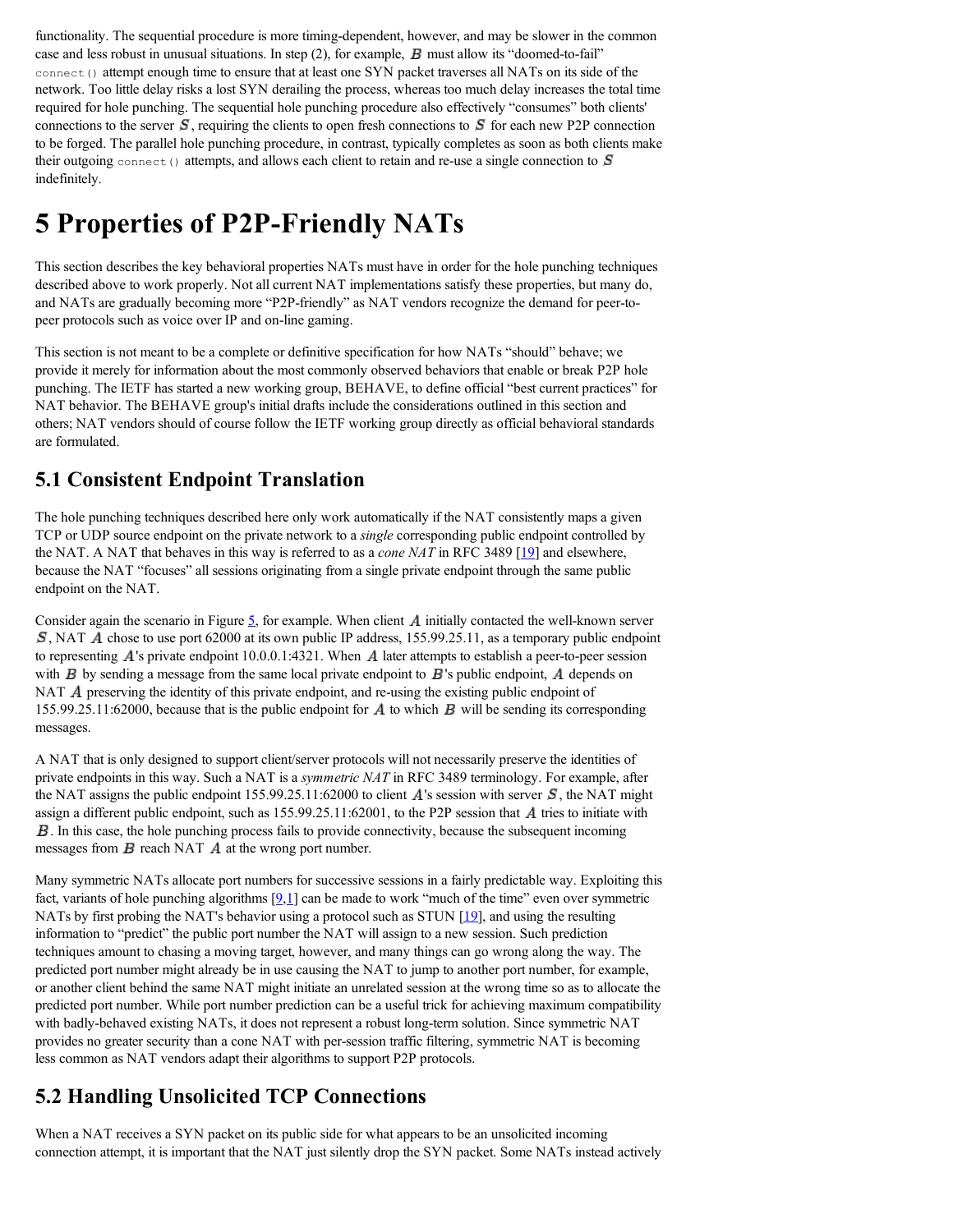reject such incoming connections by sending back a TCP RST packet or even an ICMP error report, which interferes with the TCP hole punching process. Such behavior is not necessarily fatal, as long as the applications re-try outgoing connection attempts as specified in step 4 of the process described in Section  $4.2$ , but the resulting transient errors can make hole punching take longer.

## **5.3 Leaving Payloads Alone**

A few existing NATs are known to scan "blindly" through packet payloads for 4-byte values that look like IP addresses, and translate them as they would the IP address in the packet header, without knowing anything about the application protocol in use. This bad behavior fortunately appears to be uncommon, and applications can easily protect themselves against it by obfuscating IP addresses they send in messages, for example by sending the bitwise complement of the desired IP address.

## **5.4 Hairpin Translation**

Some multi-level NAT situations require hairpin translation support in order for either TCP or UDP hole punching to work, as described in Section  $3.5$ . The scenario shown in Figure 6, for example, depends on NAT  $C$  providing hairpin translation. Support for hairpin translation is unfortunately rare in current NATs, but fortunately so are the network scenarios that require it. Multi-level NAT is becoming more common as IPv4 address space depletion continues, however, so support for hairpin translation is important in future NAT implementations.

# **6 Evaluation of Existing NATs**

To evaluate the robustness of the TCP and UDP hole punching techniques described in this paper on a variety of existing NATs, we implemented and distributed a test program called NAT Check [16], and solicited data from Internet users about their NATs.

NAT Check's primary purpose is to test NATs for the two behavioral properties most crucial to reliable UDP and TCP hole punching: namely, consistent identity-preserving endpoint translation (Section 5.1), and silently dropping unsolicited incoming TCP SYNs instead of rejecting them with RSTs or ICMP errors (Section 5.2). In addition, NAT Check separately tests whether the NAT supports hairpin translation (Section  $\frac{5.4}{2}$ ), and whether the NAT filters unsolicited incoming traffic at all. This last property does not affect hole punching, but provides a useful indication the NAT's firewall policy.

NAT Check makes no attempt to test every relevant facet of NAT behavior individually: a wide variety of subtle behavioral differences are known, some of which are difficult to test reliably [12]. Instead, NAT Check merely attempts to answer the question, "how commonly can the proposed hole punching techniques be expected to work on deployed NATs, under typical network conditions?"

## **6.1 Test Method**

NAT Check consists of a client program to be run on a machine behind the NAT to be tested, and three wellknown servers at different global IP addresses. The client cooperates with the three servers to check the NAT behavior relevant to both TCP and UDP hole punching. The client program is small and relatively portable, currently running on Windows, Linux, BSD, and Mac OS X. The machines hosting the well-known servers all run FreeBSD.

### **6.1.1 UDP Test**

To test the NAT's behavior for UDP, the client opens a socket and binds it to a local UDP port, then successively sends "ping"-like requests to servers 1 and 2, as shown in Figure  $8$ . These servers each respond to the client's pings with a reply that includes the client's public UDP endpoint: the client's own IP address and UDP port number as observed by the server. If the two servers report the same public endpoint for the client, NAT Check assumes that the NAT properly preserves the identity of the client's private endpoint, satisfying the primary precondition for reliable UDP hole punching.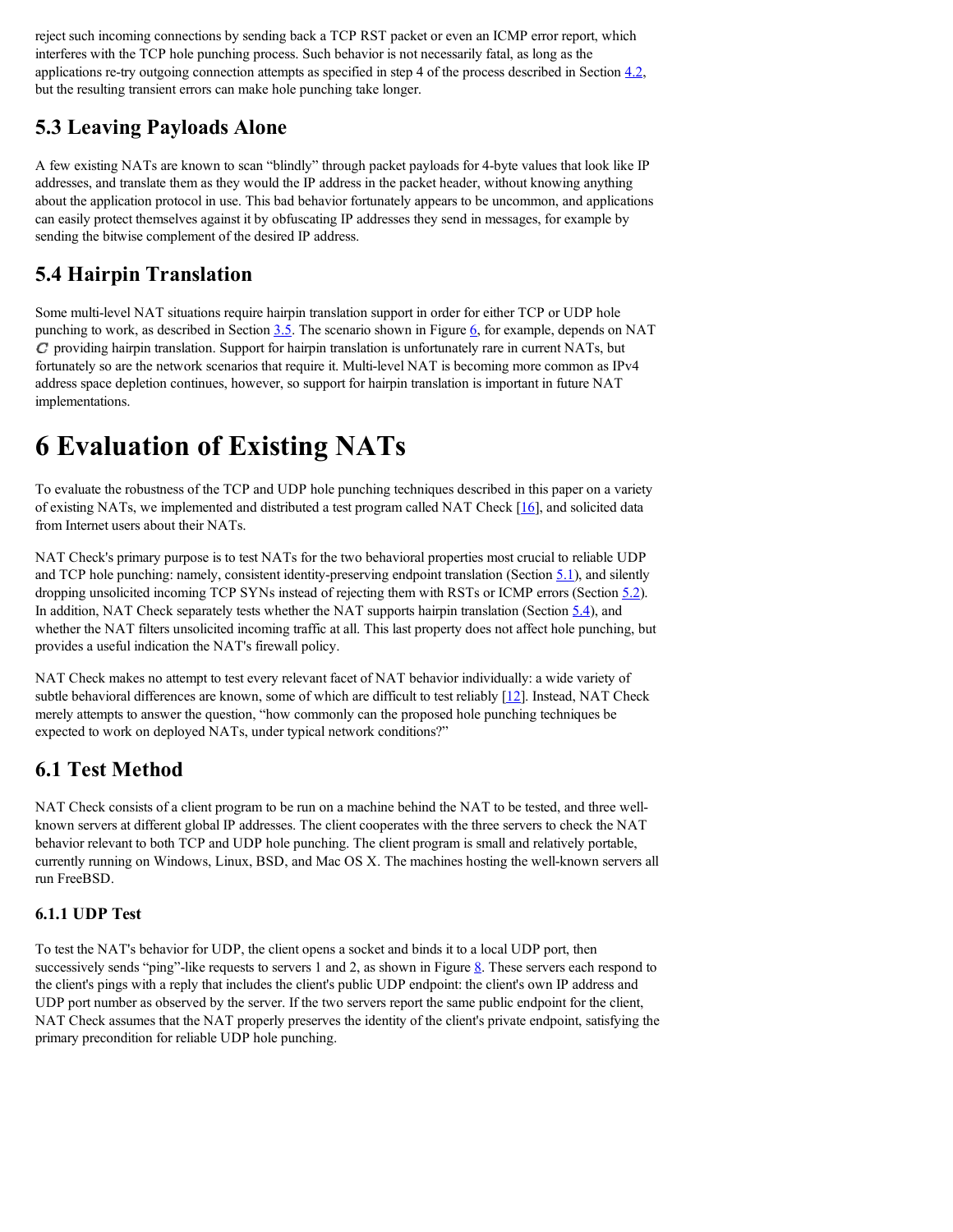

**Figure 8:** NAT Check Test Method for UDP

When server 2 receives a UDP request from the client, besides replying directly to the client it also forwards the request to server 3, which in turn replies to the client from its own IP address. If the NAT's firewall properly filters "unsolicited" incoming traffic on a per-session basis, then the client never sees these replies from server 3, even though they are directed at the same public port as the replies from servers 1 and 2.

To test the NAT for hairpin translation support, the client simply opens a second UDP socket at a different local port and uses it to send messages to the *public* endpoint representing the client's first UDP socket, as reported by server 2. If these messages reach the client's first private endpoint, then the NAT supports hairpin translation.

### **6.1.2 TCP Test**

The TCP test follows a similar pattern as for UDP. The client uses a single local TCP port to initiate outbound sessions to servers 1 and 2, and checks whether the public endpoints reported by servers 1 and 2 are the same, the first precondition for reliable TCP hole punching.

The NAT's response to unsolicited incoming connection attempts also impacts the speed and reliability of TCP hole punching, however, so NAT Check also tests this behavior. When server 2 receives the client's request, instead of immediately replying to the client, it forwards a request to server 3 and waits for server 3 to respond with a "go-ahead" signal. When server 3 receives this forwarded request, it attempts to initiate an inbound connection to the client's public TCP endpoint. Server 3 waits up to five seconds for this connection to succeed or fail, and if the connection attempt is still "in progress" after five seconds, server 3 responds to server 2 with the "go-ahead" signal and continues waiting for up to 20 seconds. Once the client finally receives server 2's reply (which server 2 delayed waiting for server 3's "go-ahead" signal), the client attempts an outbound connection to server 3, effectively causing a simultaneous TCP open with server 3.

What happens during this test depends on the NAT's behavior as follows. If the NAT properly just drops server 3's "unsolicited" incoming SYN packets, then nothing happens on the client's listen socket during the five second period before server 2 replies to the client. When the client finally initiates its own connection to server 3, opening a hole through the NAT, the attempt succeeds immediately. If on the other hand the NAT does *not* drop server 3's unsolicited incoming SYNs but allows them through (which is fine for hole punching but not ideal for security), then the client receives an incoming TCP connection on its listen socket before receiving server 2's reply. Finally, if the NAT actively rejects server 3's unsolicited incoming SYNs by sending back TCP RST packets, then server 3 gives up and the client's subsequent attempt to connect to server 3 fails.

To test hairpin translation for TCP, the client simply uses a secondary local TCP port to attempt a connection to the public endpoint corresponding to its primary TCP port, in the same way as for UDP.

### **6.2 Test Results**

The NAT Check data we gathered consists of 380 reported data points covering a variety of NAT router hardware from 68 vendors, as well as the NAT functionality built into different versions of eight popular operating systems. Only 335 of the total data points include results for UDP hairpin translation, and only 286 data points include results for TCP, because we implemented these features in later versions of NAT Check after we had already started gathering results. The data is summarized by NAT vendor in Table  $\perp$ ; the table only individually lists vendors for which at least five data points were available. The variations in the test results for a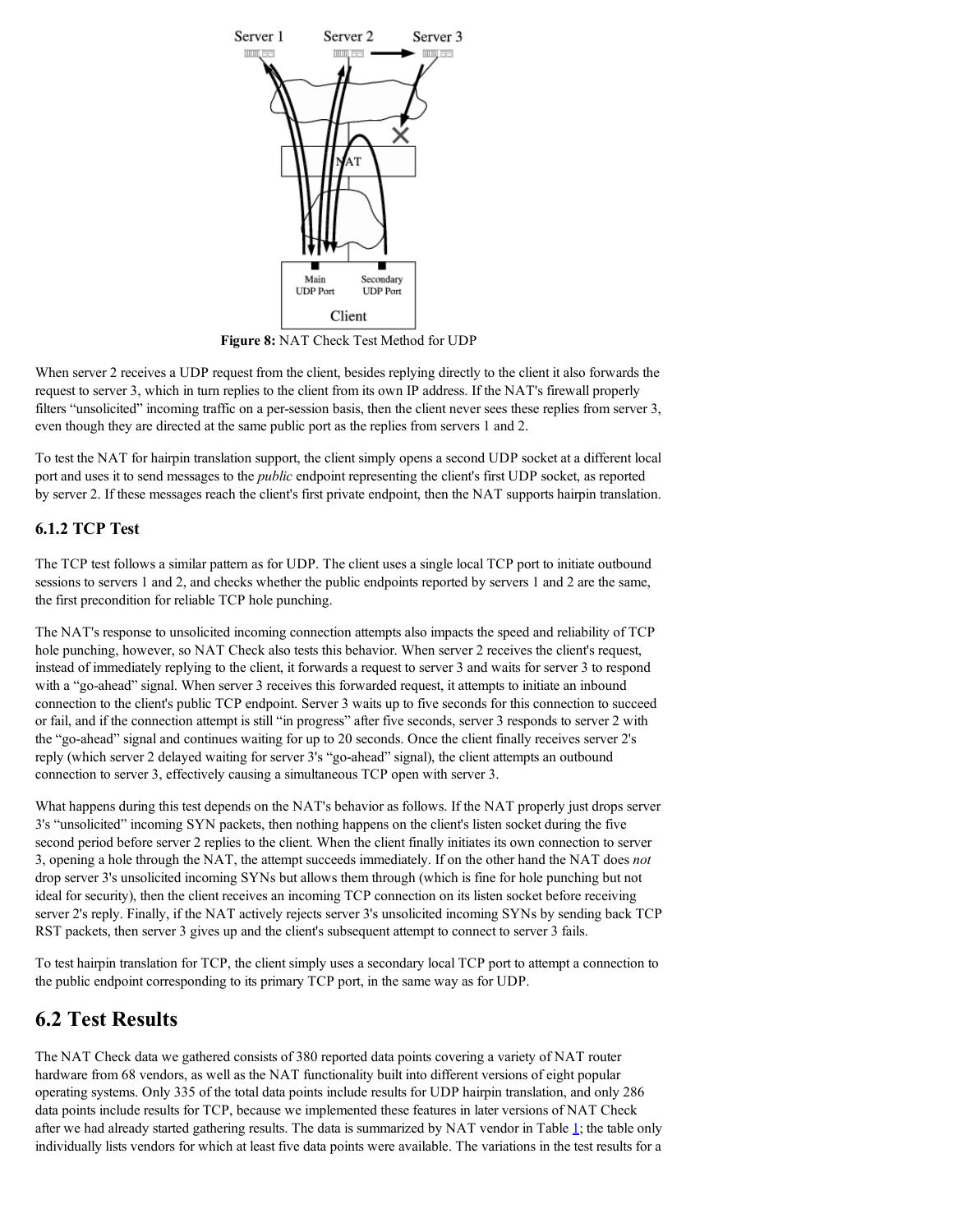given vendor can be accounted for by a variety of factors, such as different NAT devices or product lines sold by the same vendor, different software or firmware versions of the same NAT implementation, different configurations, and probably occasional NAT Check testing or reporting errors.

|                     |            | <b>UDP</b> |           |         |       | <b>TCP</b> |           |         |           |
|---------------------|------------|------------|-----------|---------|-------|------------|-----------|---------|-----------|
|                     |            | Hole       |           |         |       | Hole       |           |         |           |
|                     |            | Punching   |           | Hairpin |       | Punching   |           | Hairpin |           |
| <b>NAT Hardware</b> |            |            |           |         |       |            |           |         |           |
|                     | Linksys    | 45/46      | (98%)     | 5/42    | (12%) | 33/38      | (87%)     | 3/38    | (8%)      |
|                     | Netgear    | 31/37      | (84%)     | $3/35$  | (9%)  | 19/30      | (63%)     | $0/30$  | $(0\%)$   |
|                     | D-Link     | 16/21      | (76%)     | 11/21   | (52%) | 9/19       | (47%)     | 2/19    | (11%)     |
|                     | Draytek    | 2/17       | (12%)     | 3/12    | (25%) | 2/7        | (29%)     | $0/7$   | $(0\%)$   |
|                     | Belkin     | 14/14      | $(100\%)$ | 1/14    | (7%)  | 11/11      | $(100\%)$ | 0/11    | $(0\%)$   |
|                     | Cisco      | 12/12      | $(100\%)$ | 3/9     | (33%) | 6/7        | (86%)     | $2/7$   | (29%)     |
|                     | <b>SMC</b> | 12/12      | $(100\%)$ | $3/10$  | (30%) | 8/9        | (89%)     | 2/9     | (22%)     |
|                     | ZyXEL      | 7/9        | (78%)     | 1/8     | (13%) | 0/7        | $(0\%)$   | $0/7$   | $(0\%)$   |
|                     | 3Com       | 7/7        | $(100\%)$ | 1/7     | (14%) | 5/6        | (83%)     | $0/6$   | $(0\%)$   |
| <b>OS-based NAT</b> |            |            |           |         |       |            |           |         |           |
|                     | Windows    | 31/33      | (94%)     | 11/32   | (34%) | 16/31      | (52%)     | 28/31   | $(90\%)$  |
|                     | Linux      | 26/32      | (81%)     | $3/25$  | (12%) | 16/24      | (67%)     | 2/24    | (8%)      |
|                     | FreeBSD    | 7/9        | (78%)     | 3/6     | (50%) | $2/3$      | (67%)     | 1/1     | $(100\%)$ |
| <b>All Vendors</b>  |            | 310/380    | (82%)     | 80/335  | (24%) | 184/286    | (64%)     | 37/286  | (13%)     |

**Table 1:** User Reports of NAT Support for UDP and TCP Hole Punching

Out of the 380 reported data points for UDP, in 310 cases (82%) the NAT consistently translated the client's private endpoint, indicating basic compatibility with UDP hole punching. Support for hairpin translation is much less common, however: of the 335 data points that include UDP hairpin translation results, only 80 (24%) show hairpin translation support.

Out of the 286 data points for TCP, 184 (64%) show compatibility with TCP hole punching: the NAT consistently translates the client's private TCP endpoint, and does not send back RST packets in response to unsolicited incoming connection attempts. Hairpin translation support is again much less common: only 37 (13%) of the reports showed hairpin support for TCP.

Since these reports were generated by a "self-selecting" community of volunteers, they do not constitute a random sample and thus do not necessarily represent the true distribution of the NATs in common use. The results are nevertheless encouraging: it appears that the majority of commonly-deployed NATs already support UDP and TCP hole punching at least in single-level NAT scenarios.

## **6.3 Testing Limitations**

There are a few limitations in NAT Check's current testing protocol that may cause misleading results in some cases. First, we only learned recently that a few NAT implementations blindly translate IP addresses they find in unknown application payloads, and the NAT Check protocol currently does not protect itself from this behavior by obfuscating the IP addresses it transmits.

Second, NAT Check's current hairpin translation checking may yield unnecessarily pessimistic results because it does not use the full, two-way hole punching procedure for this test. NAT Check currently assumes that a NAT supporting hairpin translation does not filter "incoming" hairpin connections arriving from the private network in the way it would filter incoming connections arriving at the public side of the NAT, because such filtering is unnecessary for security. We later realized, however, that a NAT might simplistically treat *any* traffic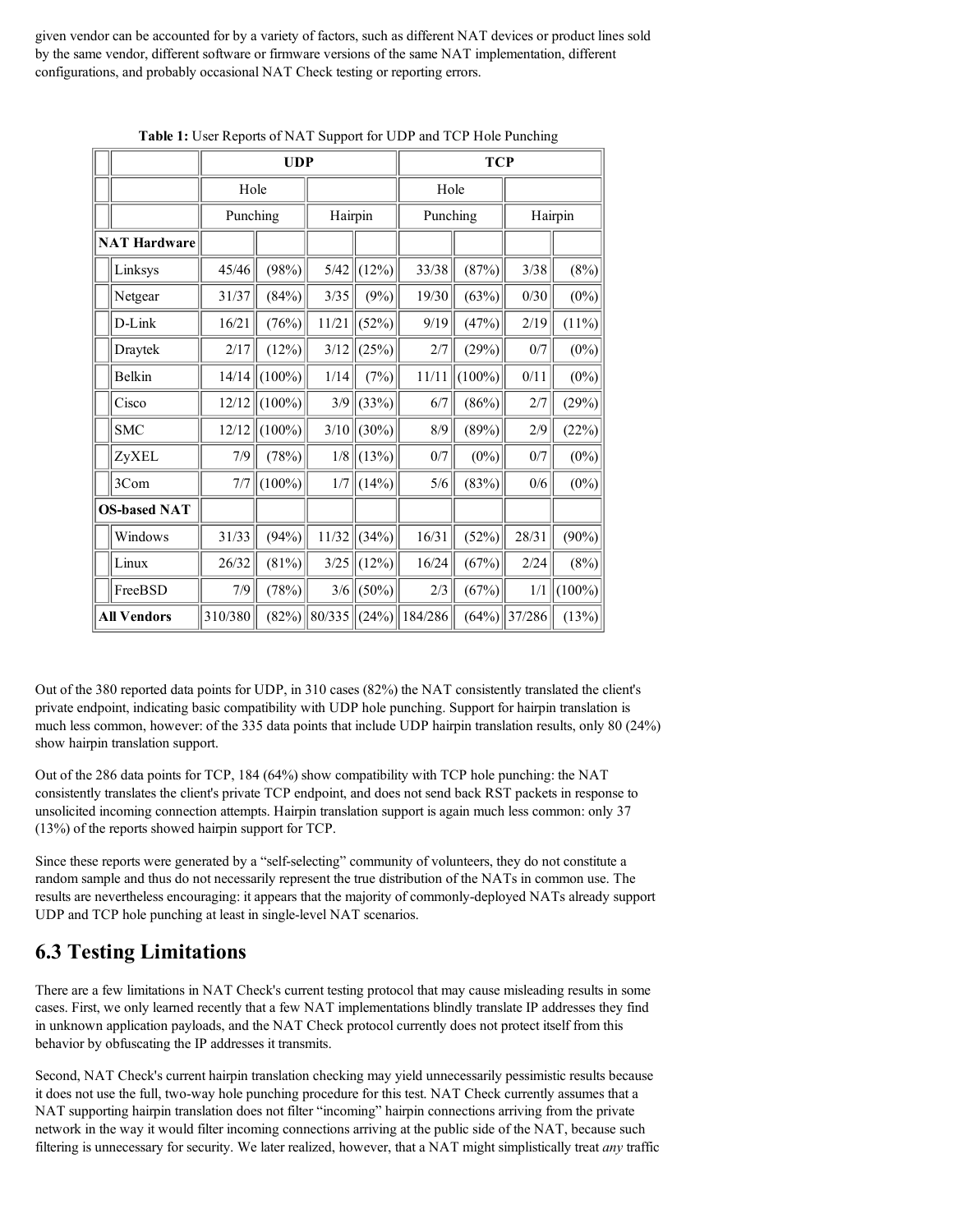directed at the NAT's public ports as "untrusted" regardless of its origin. We do not yet know which behavior is more common.

Finally, NAT implementations exist that consistently translate the client's private endpoint as long as *only one* client behind the NAT is using a particular private port number, but switch to symmetric NAT or even worse behaviors if two or more clients with different IP addresses on the private network try to communicate through the NAT from the same private port number. NAT Check could only detect this behavior by requiring the user to run it on two or more client hosts behind the NAT at the same time. Doing so would make NAT Check much more difficult to use, however, and impossible for users who only have one usable machine behind the NAT. Nevertheless, we plan to implement this testing functionality as an option in a future version of NAT Check.

### **6.4 Corroboration of Results**

Despite testing difficulties such as those above, our results are generally corroborated by those of a large ISP, who recently found that of the top three consumer NAT router vendors, representing 86% of the NATs observed on their network, all three vendors currently produce NATs compatible with UDP hole punching  $[25]$ . Additional independent results recently obtained using the UDP-oriented STUN protocol  $[12]$ , and STUNT, a TCP-enabled extension  $[8,9]$ , also appear consistent with our results. These latter studies provide more information on each NAT by testing a wider variety of behaviors individually, instead of just testing for basic hole punching compatibility as NAT Check does. Since these more extensive tests require multiple cooperating clients behind the NAT and thus are more difficult to run, however, these results are so far available on a more limited variety of NATs.

# **7 Related Work**

UDP hole punching was first explored and publicly documented by Dan Kegel [13], and is by now wellknown in peer-to-peer application communities. Important aspects of UDP hole punching have also been indirectly documented in the specifications of several experimental protocols, such as STUN [19], ICE [17], and Teredo [11]. We know of no existing published work that thoroughly analyzes hole punching, however, or that points out the hairpin translation issue for multi-level NAT (Section 3.5).

We also know of no prior work that develops TCP hole punching in the symmetric fashion described here. Even the existence of the crucial so REUSEADDR/SO\_REUSEPORT options in the Berkeley sockets API appears to be little-known among P2P application developers. NatTrav [4] implements a similar but asymmetric TCP hole punching procedure outlined earlier in Section  $4.5$ . NUTSS [ $2$ ] and NATBLASTER [1] implement more complex TCP hole punching tricks that can work around some of the bad NAT behaviors mentioned in Section  $\frac{5}{2}$ , but they require the rendezvous server to spoof source IP addresses, and they also require the client applications to have access to "raw" sockets, usually available only at root or administrator privilege levels.

Protocols such as SOCKS [14], UPnP [26], and MIDCOM [22] allow applications to traverse a NAT through explicit cooperation with the NAT. These protocols are not widely or consistently supported by NAT vendors or applications, however, and do not appear to address the increasingly important multi-level NAT scenarios. Explicit control of a NAT further requires the application to locate the NAT and perhaps authenticate itself, which typically involves explicit user configuration. When hole punching works, in contrast, it works with no user intervention.

Recent proposals such as HIP  $[15]$  and FARA  $[2]$  extend the Internet's basic architecture by decoupling a host's identity from its location  $[20]$ . IPNL  $[7]$ , UIP  $[5,6]$ , and DOA  $[27]$  propose schemes for routing across NATs in such an architecture. While such extensions are probably needed in the long term, hole punching enables applications to work over the existing network infrastructure immediately with no protocol stack upgrades, and leaves the notion of "host identity" for applications to define.

# **8 Conclusion**

Hole punching is a general-purpose technique for establishing peer-to-peer connections in the presence of NAT. As long as the NATs involved meet certain behavioral requirements, hole punching works consistently and robustly for both TCP and UDP communication, and can be implemented by ordinary applications with no special privileges or specific network topology information. Hole punching fully preserves the transparency that is one of the most important hallmarks and attractions of NAT, and works even with multiple levels of NAT- though certain corner case situations require hairpin translation, a NAT feature not yet widely implemented.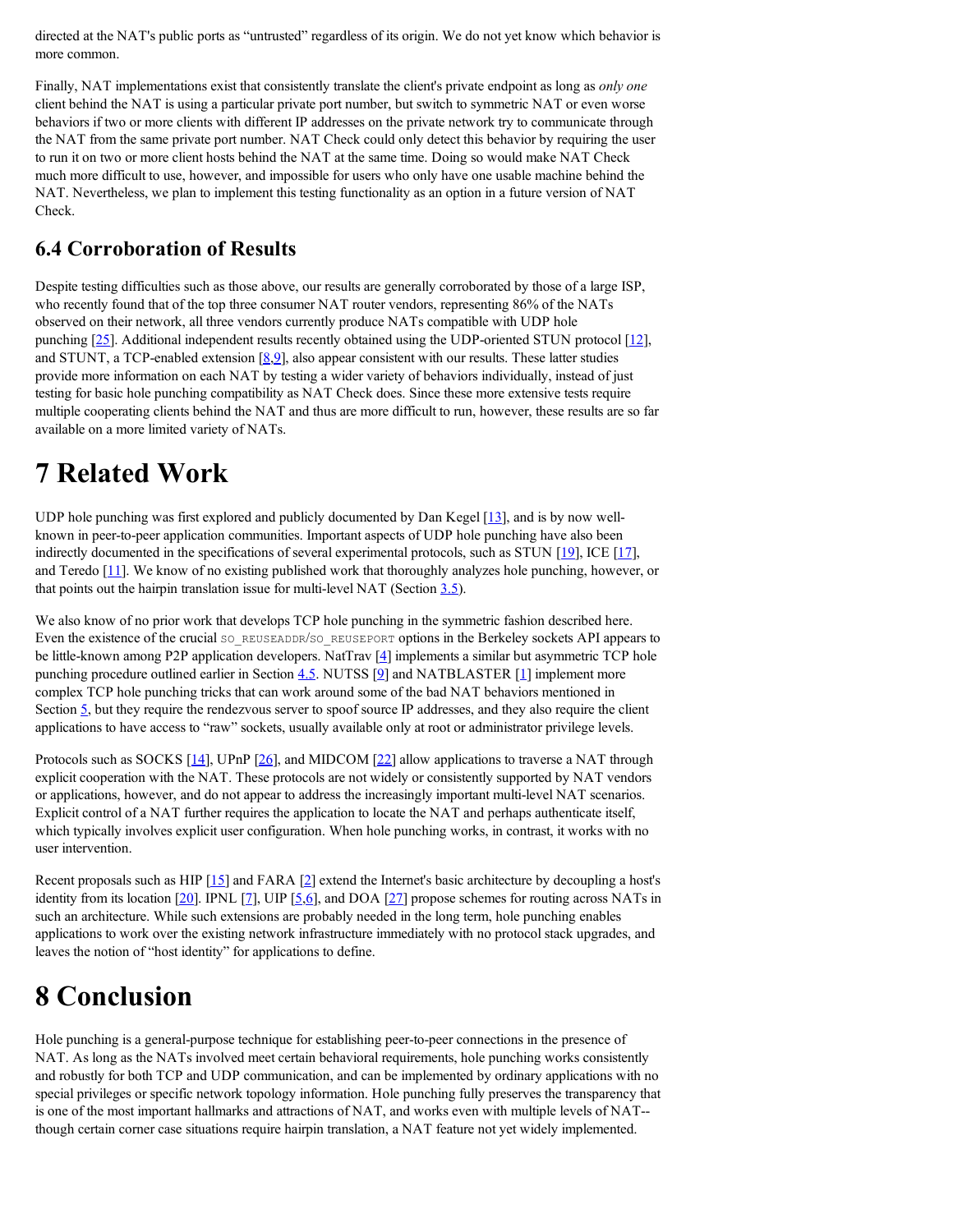## **Acknowledgments**

The authors wish to thank Dave Andersen for his crucial support in gathering the results presented in Section 6. We also wish to thank Henrik Nordstrom, Christian Huitema, Justin Uberti, Mema Roussopoulos, and the anonymous USENIX reviewers for valuable feedback on early drafts of this paper. Finally, we wish to thank the many volunteers who took the time to run NAT Check on their systems and submit the results.

## **Bibliography**

## 1

2

3

4

5

6

7

Andrew Biggadike, Daniel Ferullo, Geoffrey Wilson, and Adrian Perrig. NATBLASTER: Establishing TCP connections between hosts behind NATs. In *ACM SIGCOMM Asia Workshop*, Beijing, China, April 2005. David Clark, Robert Braden, Aaron Falk, and Venkata Pingali. FARA: Reorganizing the addressing architecture. In *ACM SIGCOMM FDNA Workshop*, August 2003. S. Deering and R. Hinden. Internet protocol, version 6 (IPv6) specification, December 1998. RFC 2460. Jeffrey L. Eppinger. TCP connections for P2P apps: A software approach to solving the NAT problem. Technical Report CMU-ISRI-05-104, Carnegie Mellon University, January 2005. Bryan Ford. Scalable Internet routing on topology-independent node identities. Technical Report MIT-LCS-TR-926, MIT Laboratory for Computer Science, October 2003. Bryan Ford. Unmanaged internet protocol: Taming the edge network management crisis. In *Second Workshop on Hot Topics in Networks*, Cambridge, MA, November 2003. Paul Francis and Ramakrishna Gummadi. IPNL: A NAT-extended Internet architecture.

In *ACM SIGCOMM*, August 2002.

8

Saikat Guha and Paul Francis. Simple traversal of UDP through NATs and TCP too (STUNT). http://nutss.gforge.cis.cornell.edu/.

9

Saikat Guha, Yutaka Takeday, and Paul Francis. NUTSS: A SIP-based approach to UDP and TCP network connectivity. In *SIGCOMM 2004 Workshops*, August 2004.

10

M. Holdrege and P. Srisuresh. Protocol complications with the IP network address translator, January 2001. RFC 3027.

### 11

C. Huitema. Teredo: Tunneling IPv6 over UDP through NATs, March 2004. Internet-Draft (Work in Progress).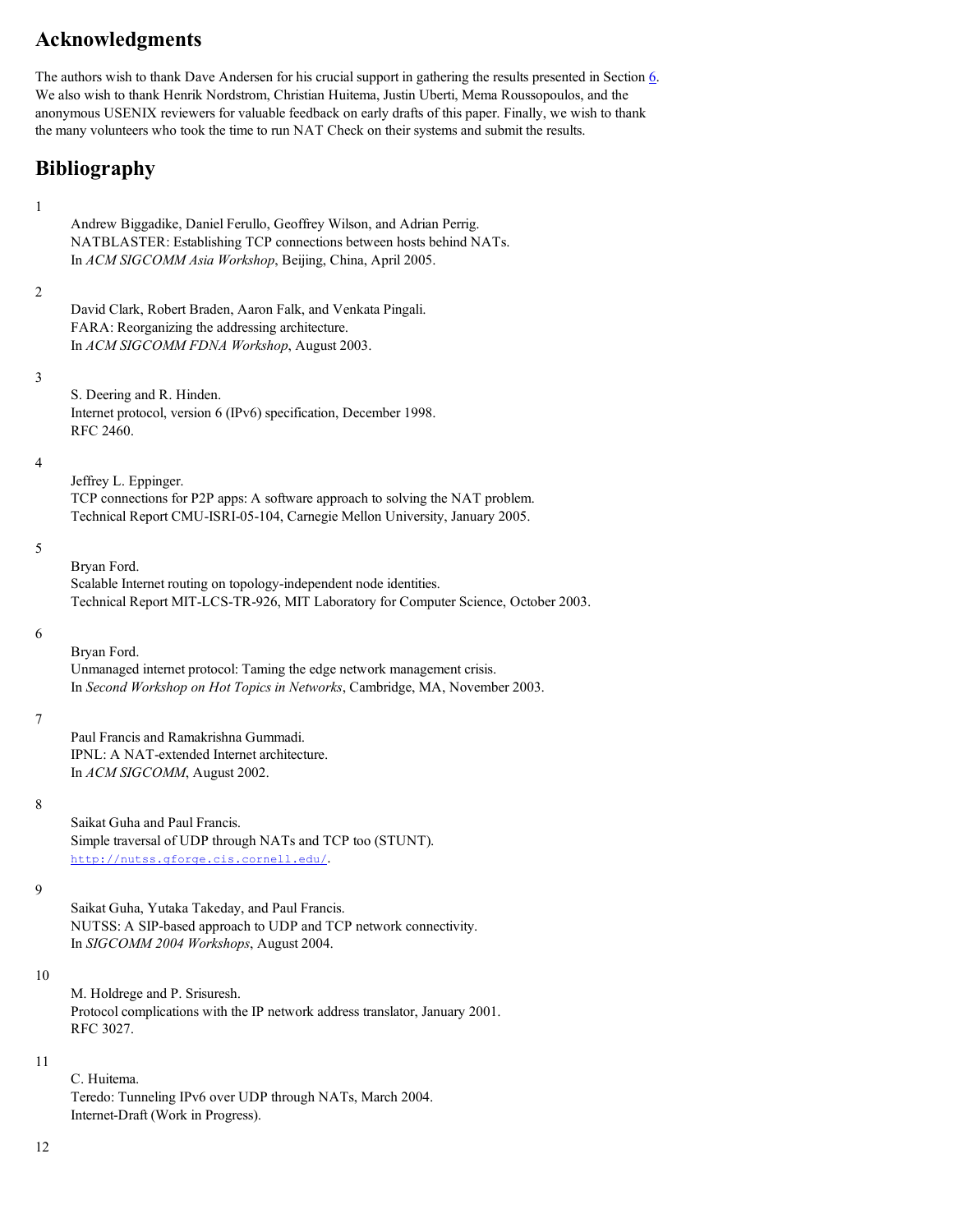C. Jennings.

NAT classification results using STUN, October 2004. Internet-Draft (Work in Progress).

### 13

Dan Kegel. NAT and peer-to-peer networking, July 1999. http://www.alumni.caltech.edu/~dank/peer-nat.html.

#### 14

M. Leech et al. SOCKS protocol, March 1996. RFC 1928.

### 15

R. Moskowitz and P. Nikander. Host identity protocol architecture, April 2003. Internet-Draft (Work in Progress).

### 16

NAT check. http://midcom-p2p.sourceforge.net/.

#### 17

J. Rosenberg. Interactive connectivity establishment (ICE), October 2003. Internet-Draft (Work in Progress).

### 18

J. Rosenberg, C. Huitema, and R. Mahy. Traversal using relay NAT (TURN), October 2003. Internet-Draft (Work in Progress).

### 19

J. Rosenberg, J. Weinberger, C. Huitema, and R. Mahy. STUN - simple traversal of user datagram protocol (UDP) through network address translators (NATs), March 2003. RFC 3489.

### 20

J. Saltzer. On the naming and binding of network destinations. In P. Ravasio et al., editor, *Local Computer Networks*, pages 311-317. North-Holland, Amsterdam, 1982. RFC 1498.

### 21

P. Srisuresh and M. Holdrege. IP network address translator (NAT) terminology and considerations, August 1999. RFC 2663.

#### 22

P. Srisuresh, J. Kuthan, J. Rosenberg, A. Molitor, and A. Rayhan. Middlebox communication architecture and framework, August 2002. RFC 3303.

### 23

Transmission control protocol, September 1981. RFC 793.

### 24

G. Tsirtsis and P. Srisuresh. Network address translation - protocol translation (NAT-PT), February 2000. RFC 2766.

### 25